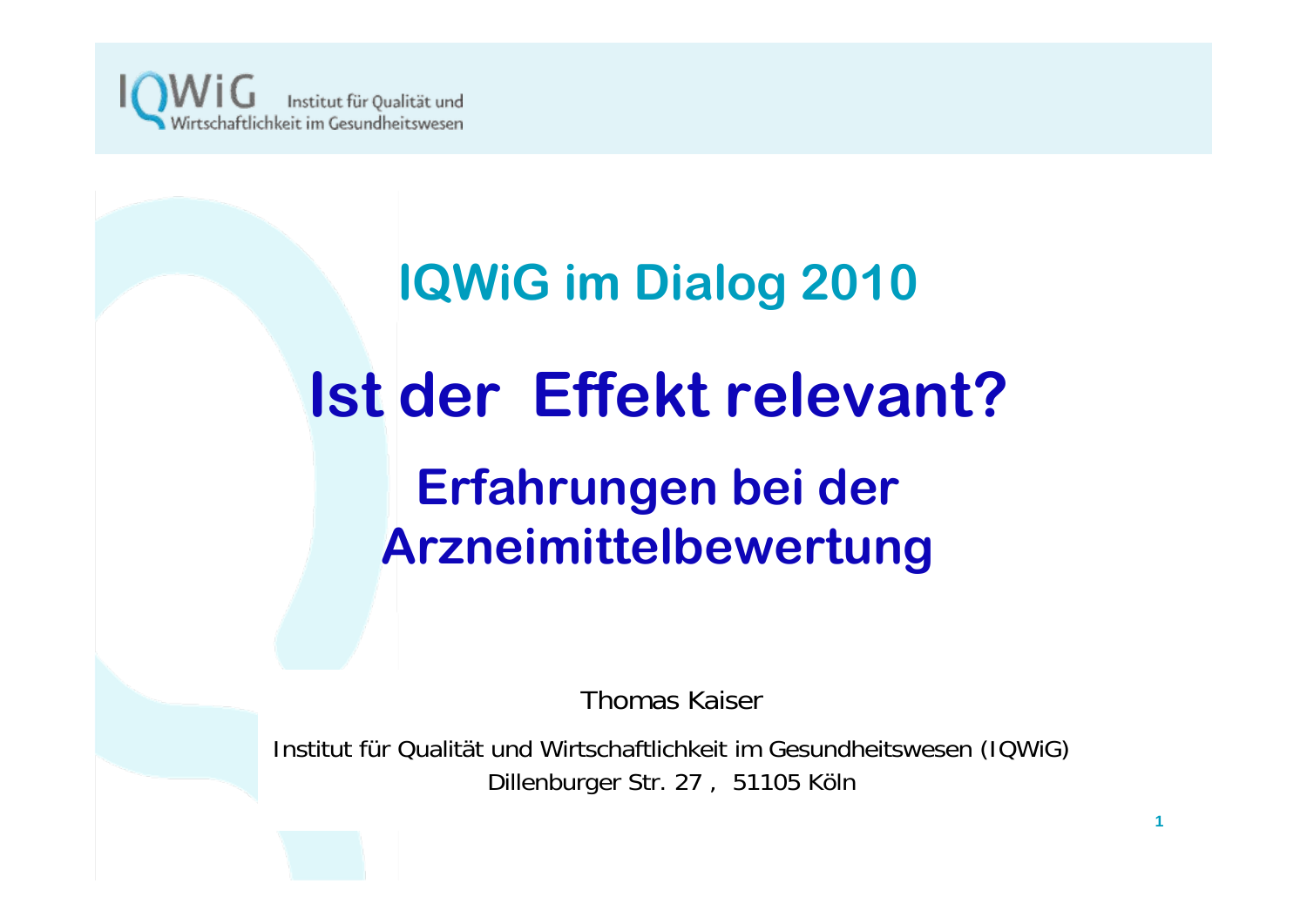

# **Ausgangslage**

**Because statistical significance can sometimes be achieved for small changes in PRO measures that may not be clinically meaningful (i.e., do not indicate treatment benefit), we encourage sponsors to avoid proposing labeling claims based on statistical significance alone.**

> **FDA Guidance for Industry Patient-Reported Outcome Measures: Use in Medical Product Development to Support Labeling Claims (December 2009)**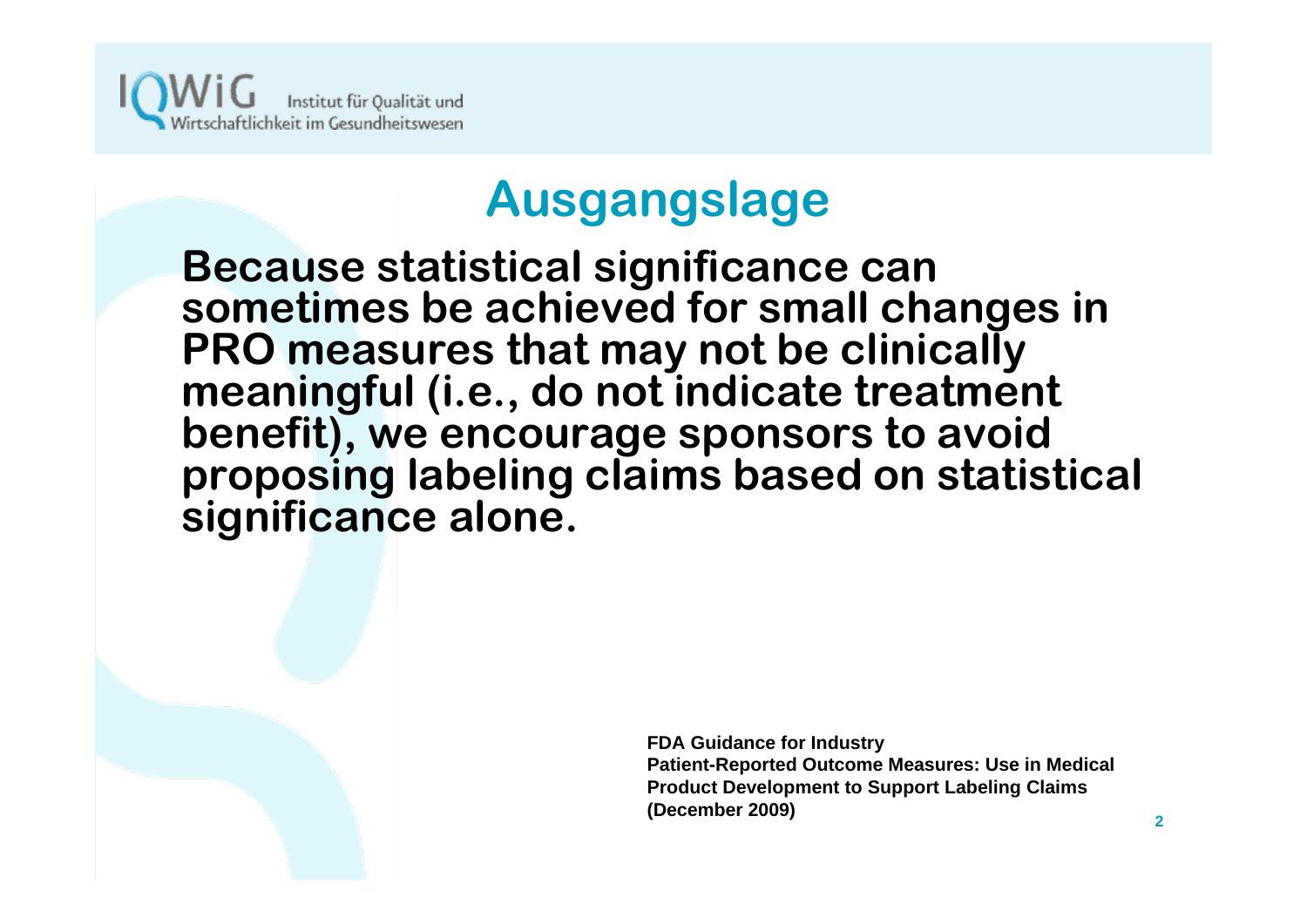

### **Agenda**

- **Methoden – Best practice HTA / SR?**
- **Fallbeispiele**
	- **Diabetes mellitus**
	- **Depression**
	- **Alzheimer Demenz**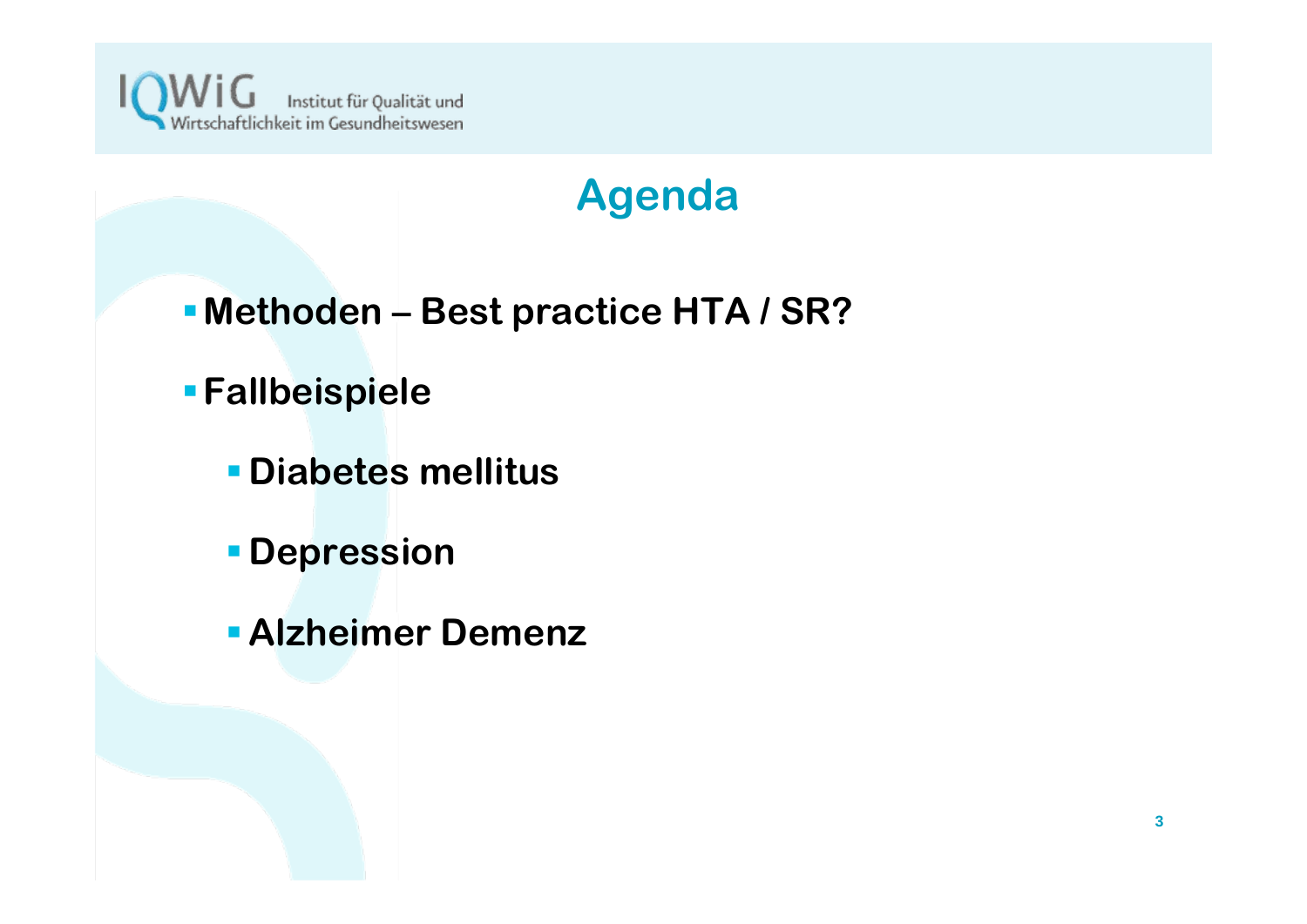

### **Methoden – Best practice HTA/SR?**

- **NICE Methodendokumente**
- **Cochrane-Handbook**
- **IQWiG-Methoden**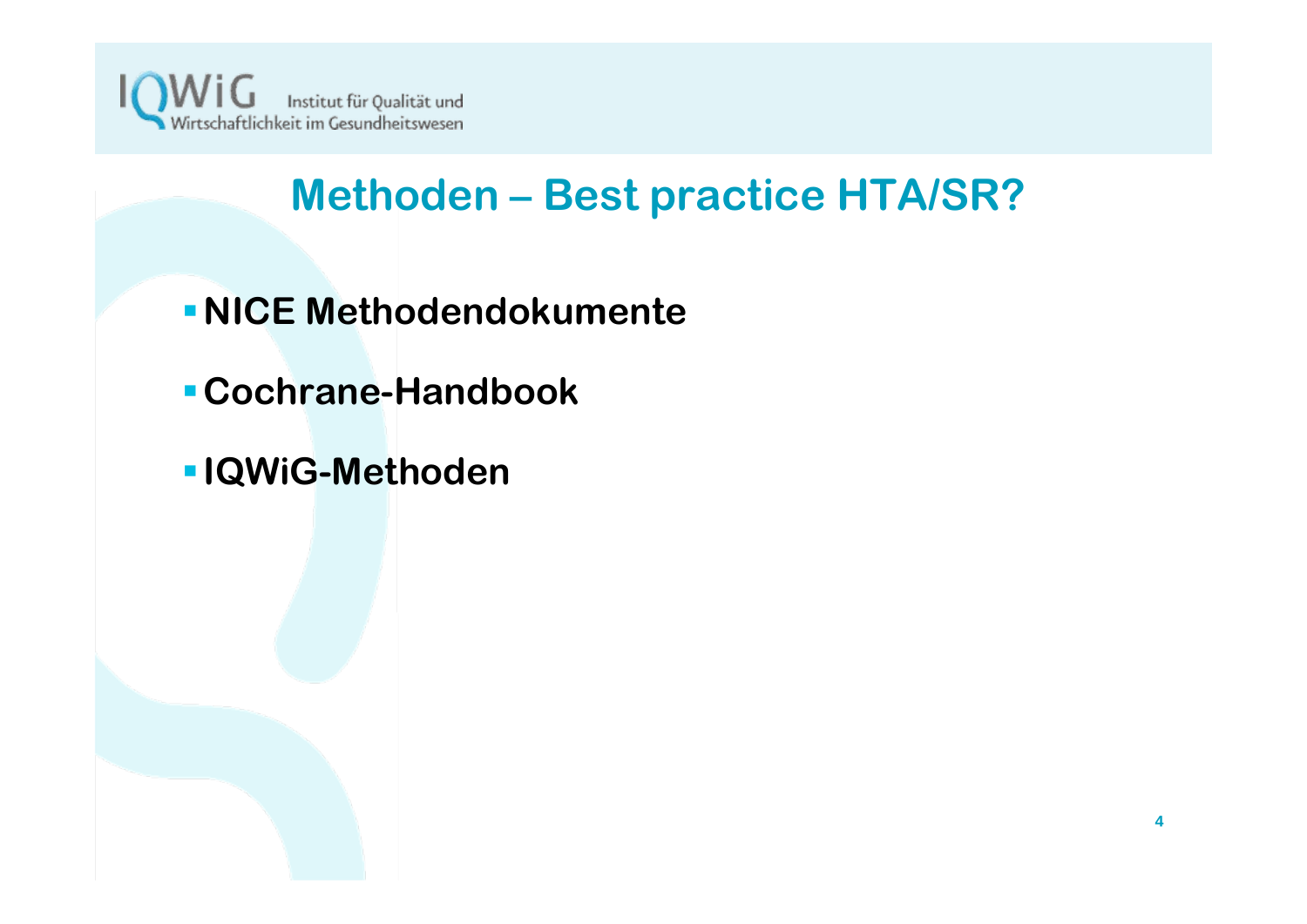

# **Methoden - NICE**

- **Guides to the Methods of Technology Appraisal**
	- **2004: nicht adressiert**
	- **2008: nicht adressiert**

**The Guidelines Manual 2009: nicht adressiert**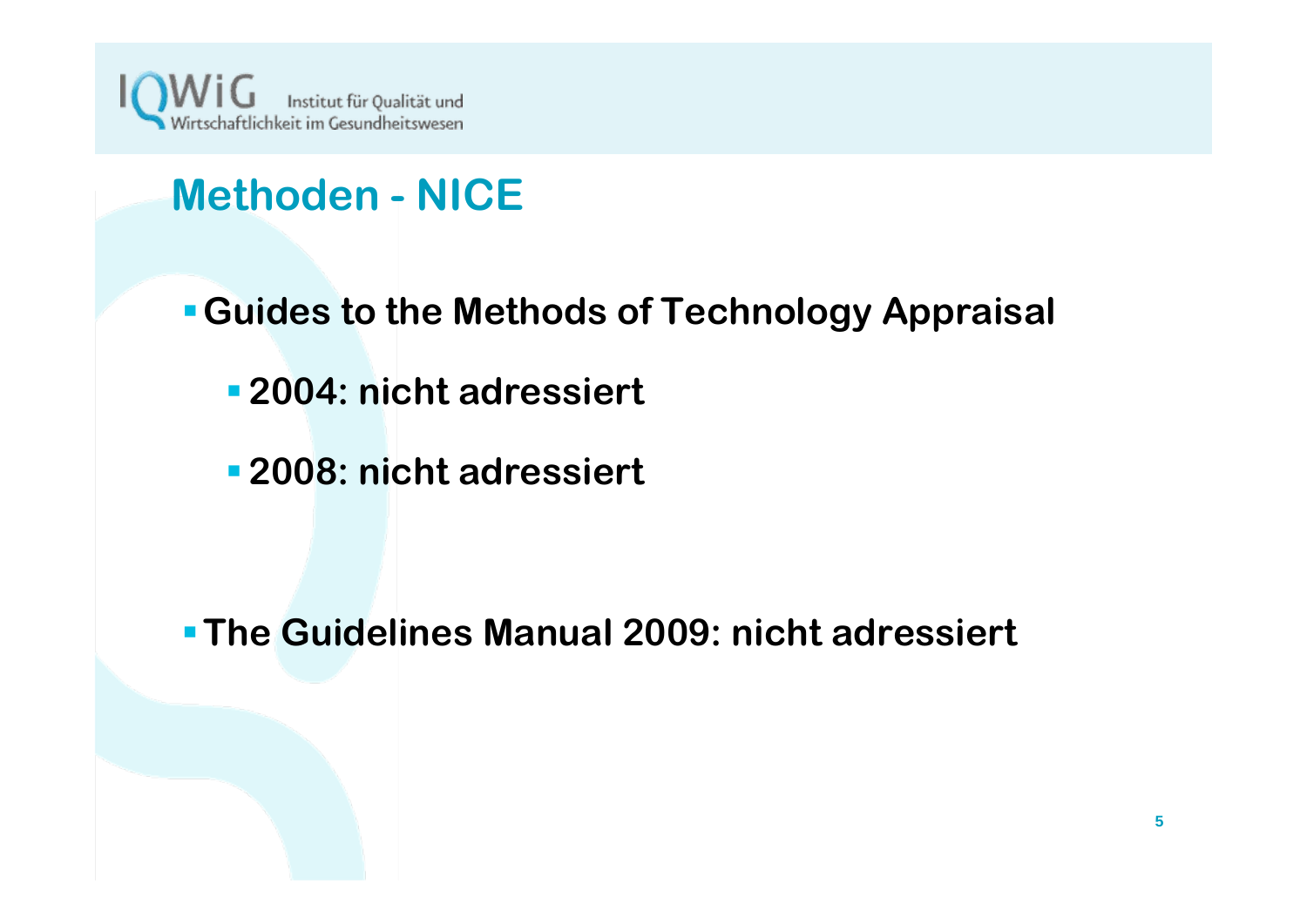

- **Methoden - Cochrane**
- **Cochrane Handbook**
	- **2002: nicht adressiert**
	- **2004: nicht adressiert**
	- **2008 (5.0.1): erstmals adressiert**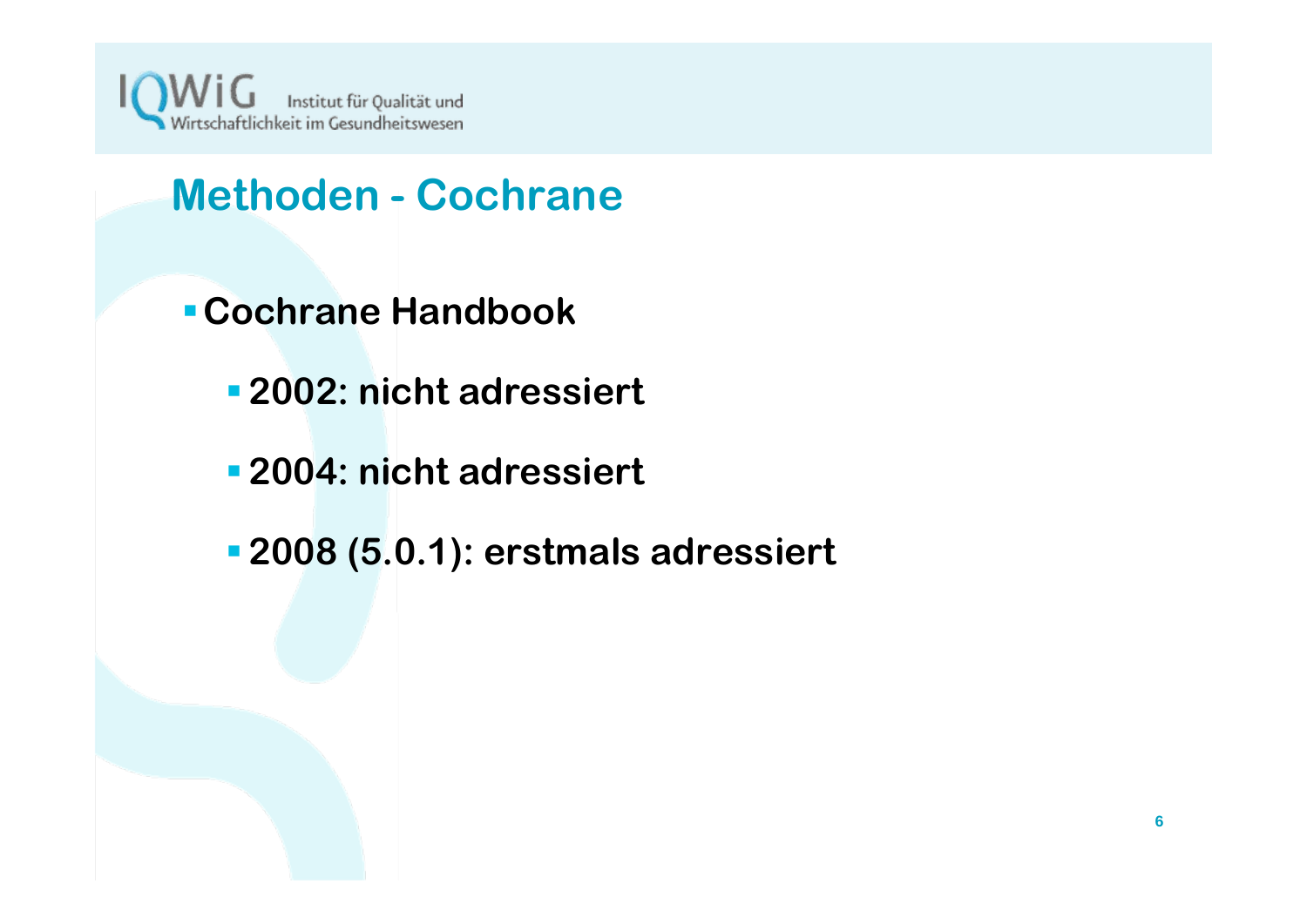

- **… misinterpretation … to assume that a result with a small P value for the summary effect estimate implies that an intervention has an important benefit.**
- **…such [continous] outcomes may be difficult to interpret, particularly when they relate to rating scales.**
- **Knowledge of the smallest change in instrument score that patients perceive is important – the minimal important difference – and can greatly facilitate the interpretation of results.**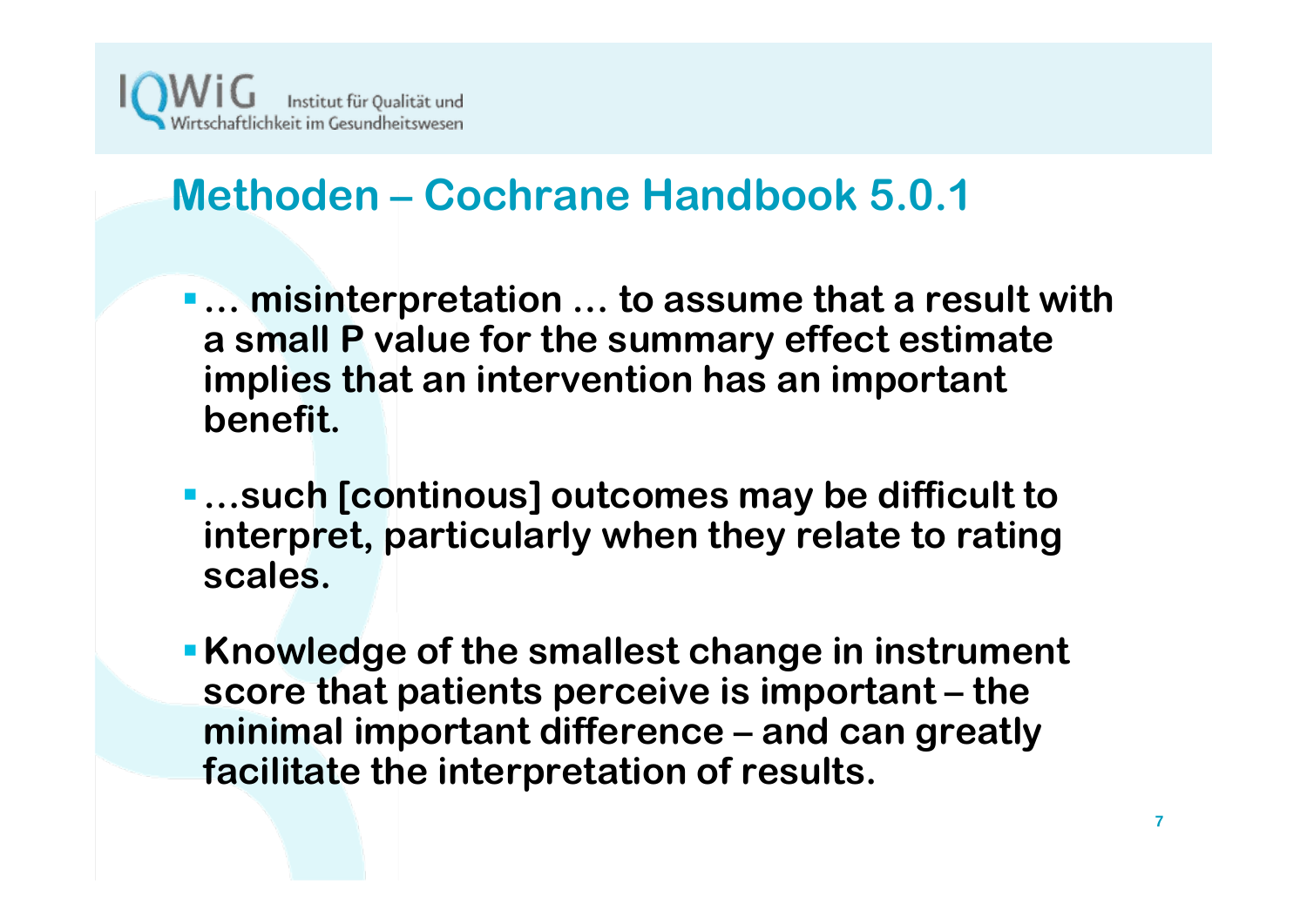

- **Rules of thumb exist for interpreting SMDs (or 'effect sizes') […] 0.2 represents a small effect, 0.5 a moderate effect, and 0.8 a large effect (Cohen 1988). Variations exist (for example, <0.41 = small, 0.40 to 0.70 = moderate, >0.70 = large).**
- **Another, perhaps even less satisfactory, approach suggests that a standardized mean difference of 0.5 approximates, in many cases, to a minimal important difference**
- **However, some methodologists believe that such interpretations are problematic because patient importance of a finding is context-dependent and not amenable to generic statements.**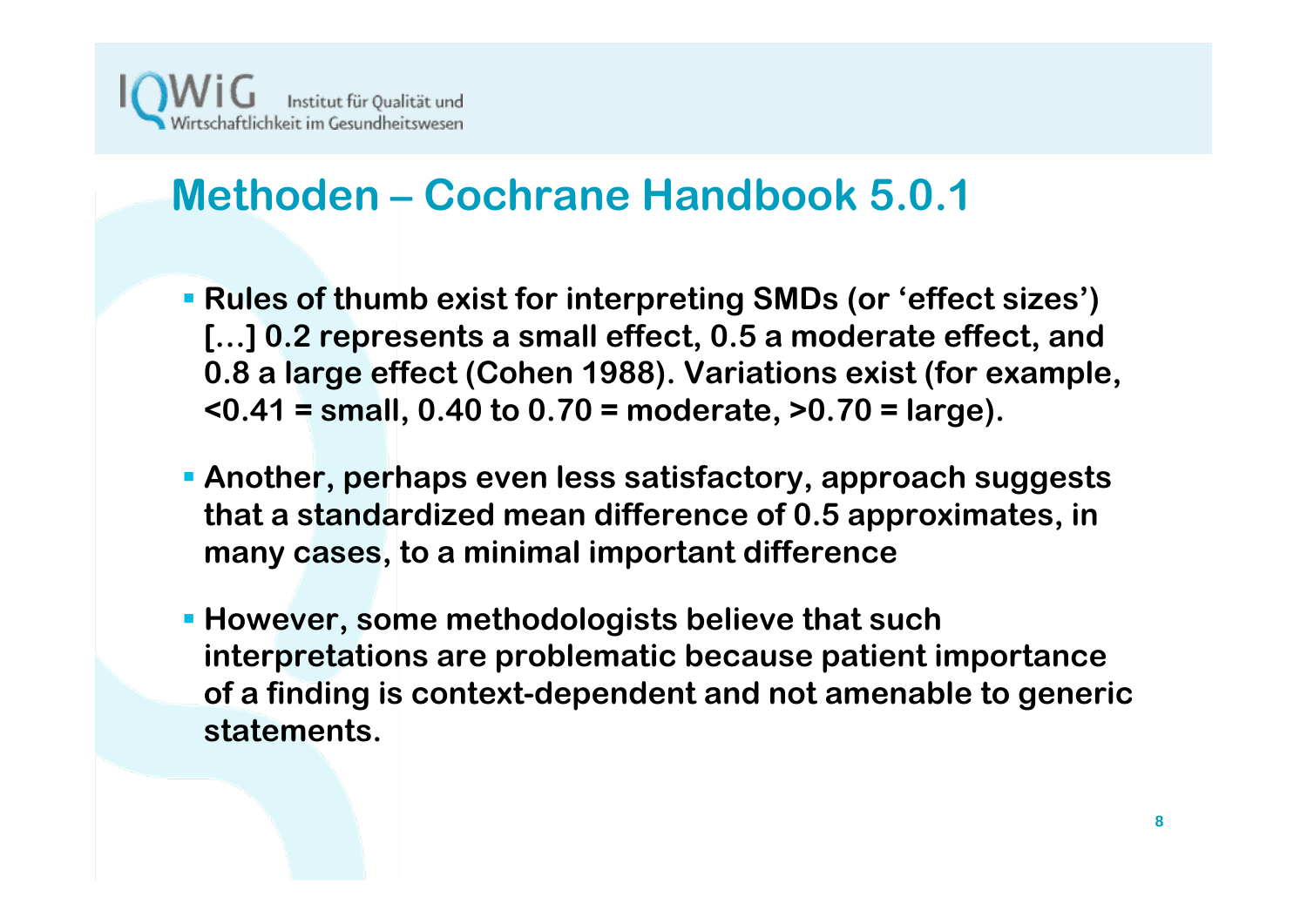

- **For clinical interpretation, such an analysis [SMD] may be less helpful than dichotomizing responses and presenting proportions of patients benefiting.**
- **Methods are available for creating dichotomous data out of reported means and standard deviations, but require assumptions that may not be met.**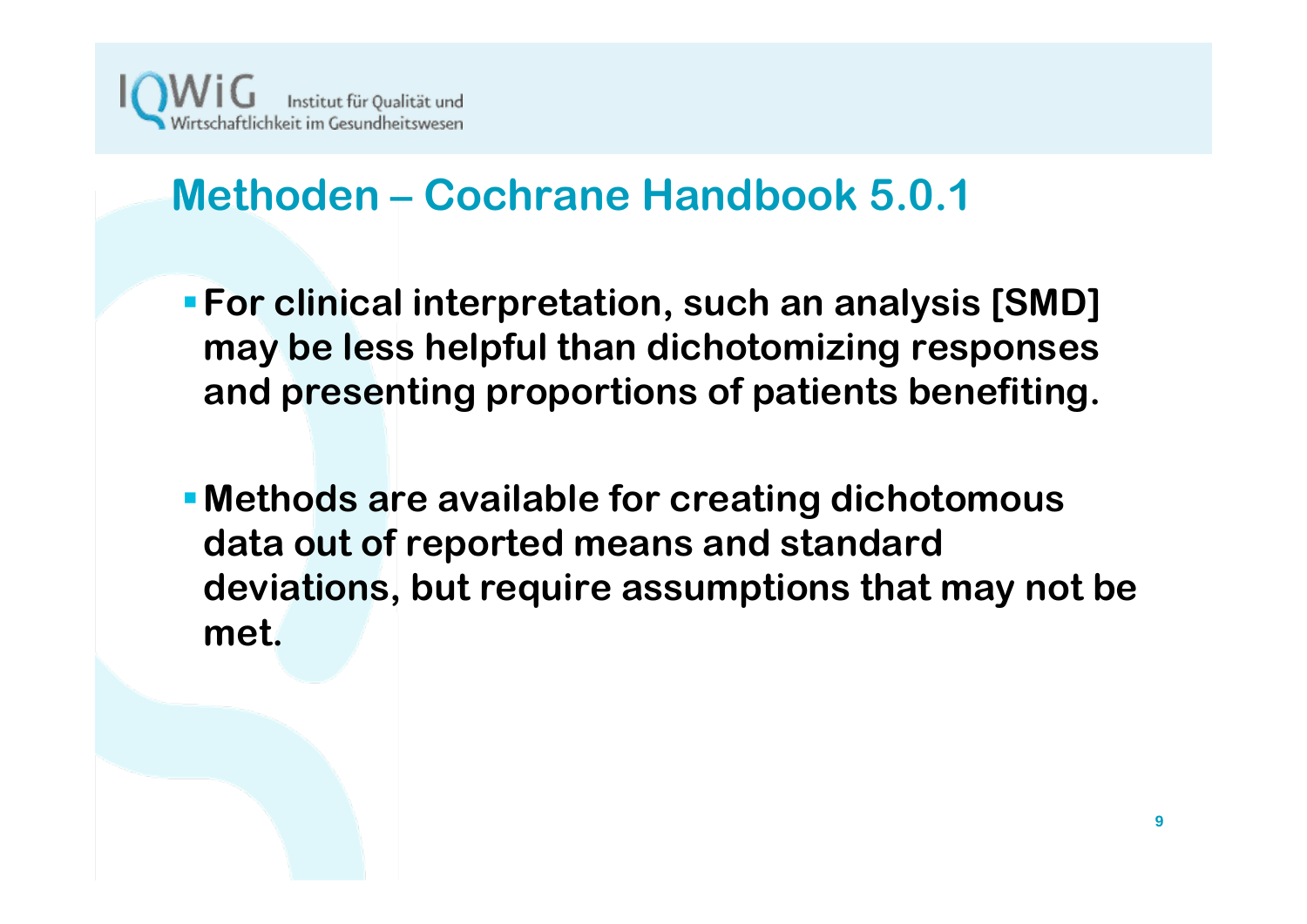

**Ideally, review authors will present estimates of the MID in the abstract. While this is very helpful, it potentially tempts clinicians to make inappropriate inferences. If the MID is 0.5 and the mean difference between treatments is 0.4, clinicians may infer that nobody benefits from the intervention. If the mean difference is 0.6, they may conclude that everyone benefits.**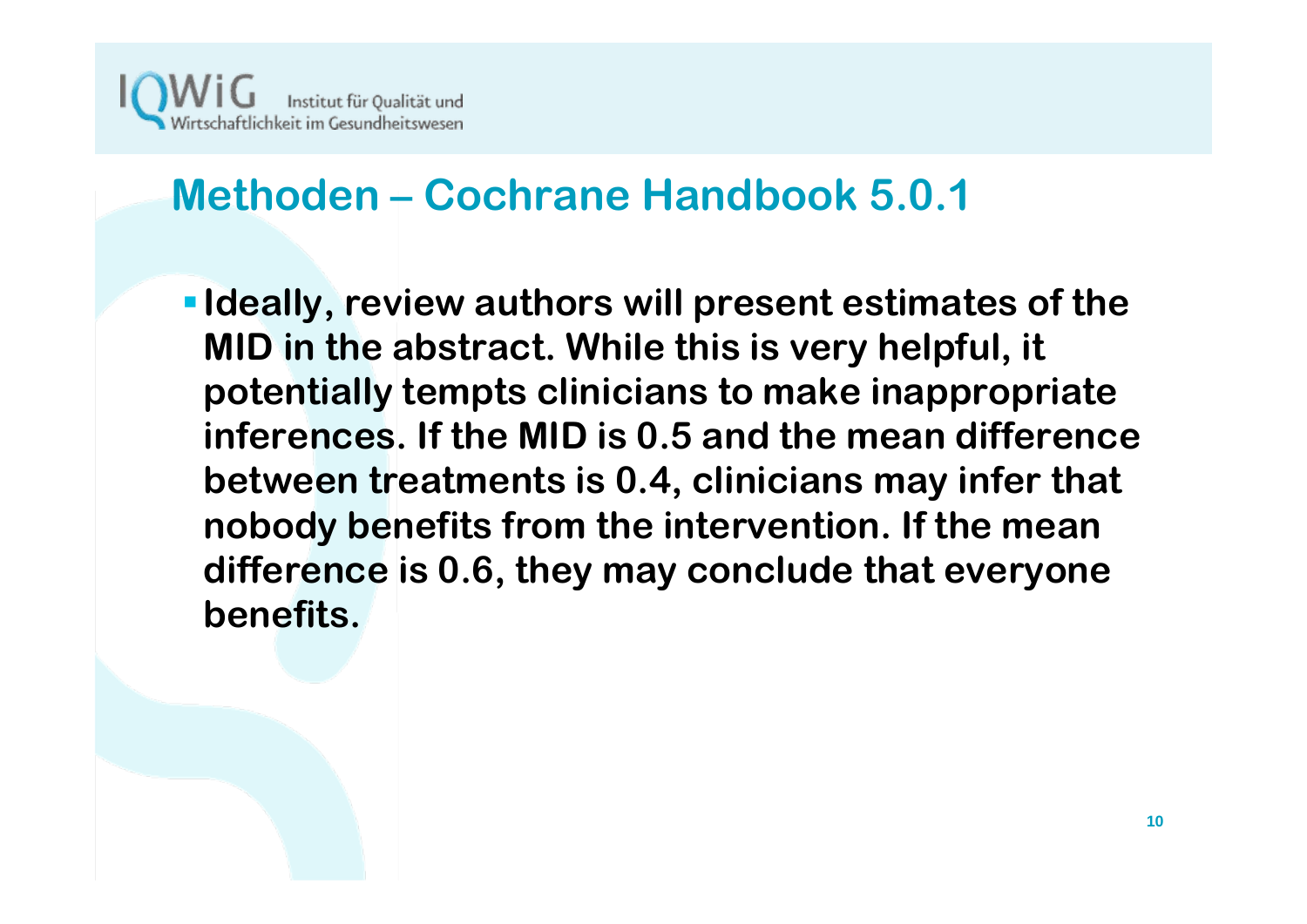

# **Methoden – Cochrane - Zusammenfassung**

- **Bewertung der Relevanz ist wichtig, insbesondere für Skalen**
- **MID ist wichtig**
- **Die Bewertung des Effektschätzers allein ist unzureichend**
- **Selbst berechnete Responderraten sind eine Möglichkeit für die Relevanzbewertung**
- **Die Bewertung der SMD ist eine Möglichkeit für die Relevanzbewertung**
- **Alle Verfahren haben Nachteile**
- **Keine konkrete Handlungsanleitung**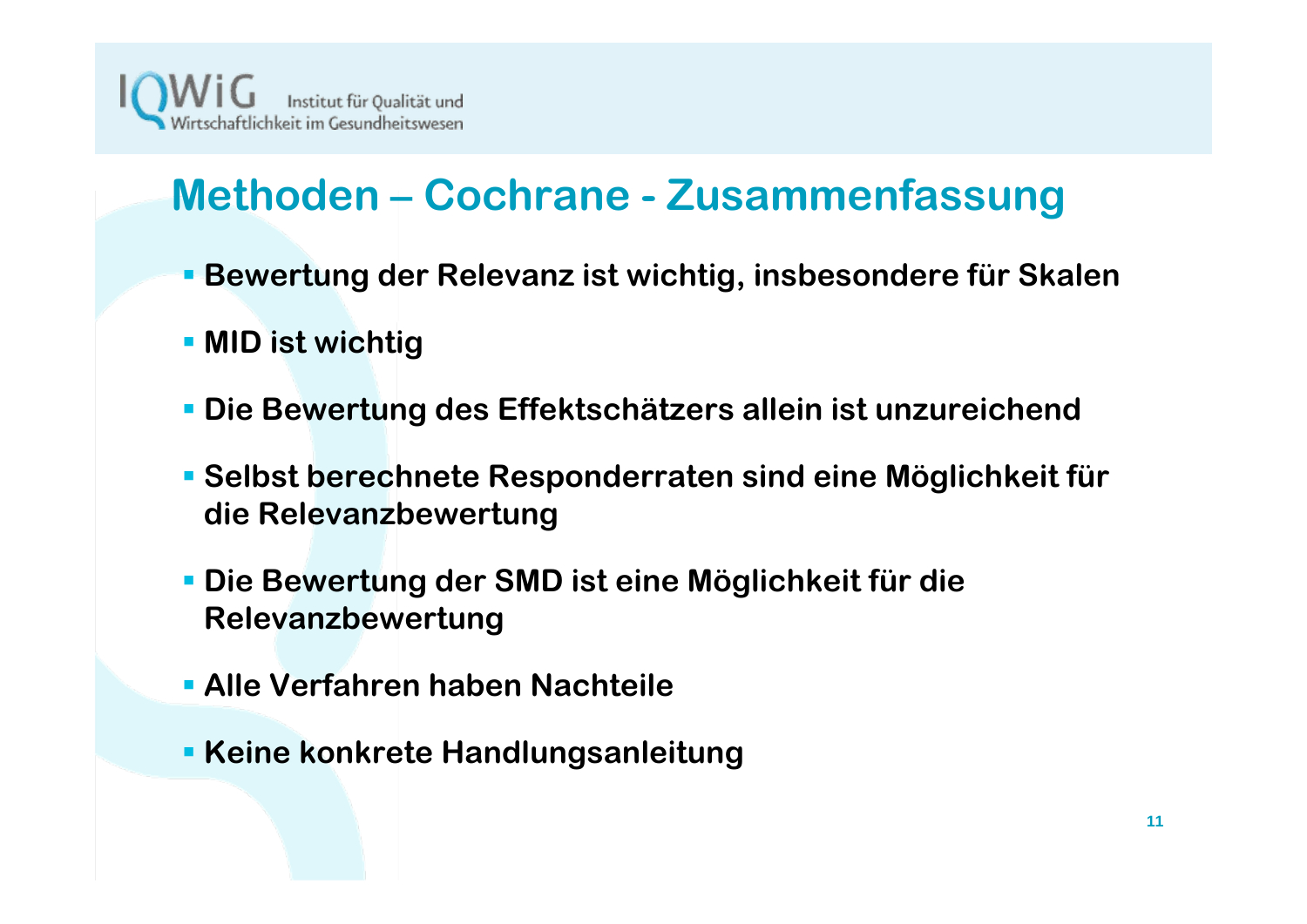

### **Methoden - IQWiG**

- **Allgemeine Methoden:**
	- **2005 (1.0): adressiert, aber ohne konkrete Handlungsanleitung**
	- **2006 (2.0): adressiert, aber ohne konkrete Handlungsanleitung**
	- **2008 (3.0): adressiert, aber ohne konkrete Handlungsanleitung**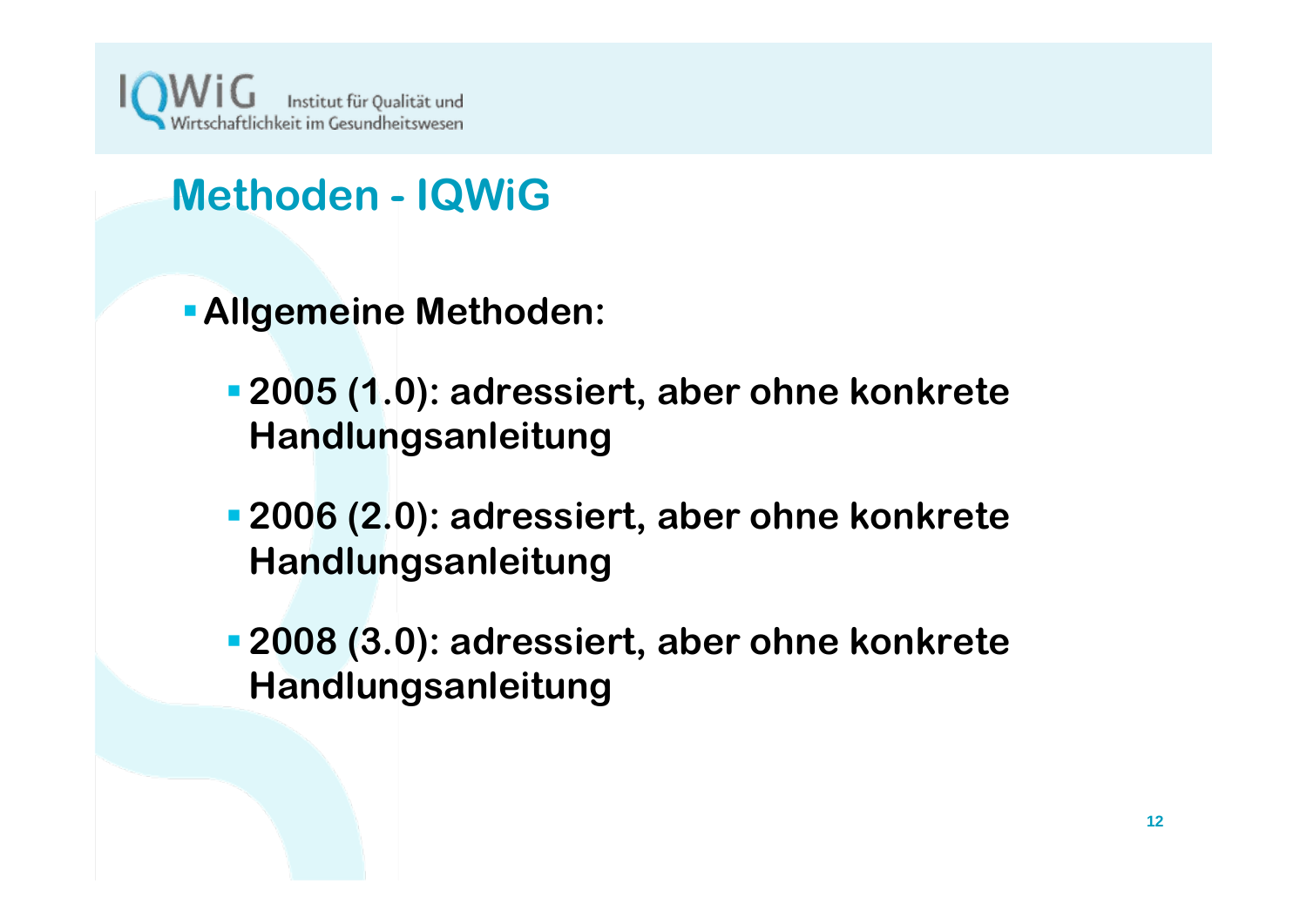

# **Methoden – IQWiG**

**Für die Beurteilung der klinischen Relevanz von Studienergebnissen gibt es noch kein breit akzeptiertes methodisches Vorgehen. (2005: …ist ein weitgehend ungelöstes Problem)**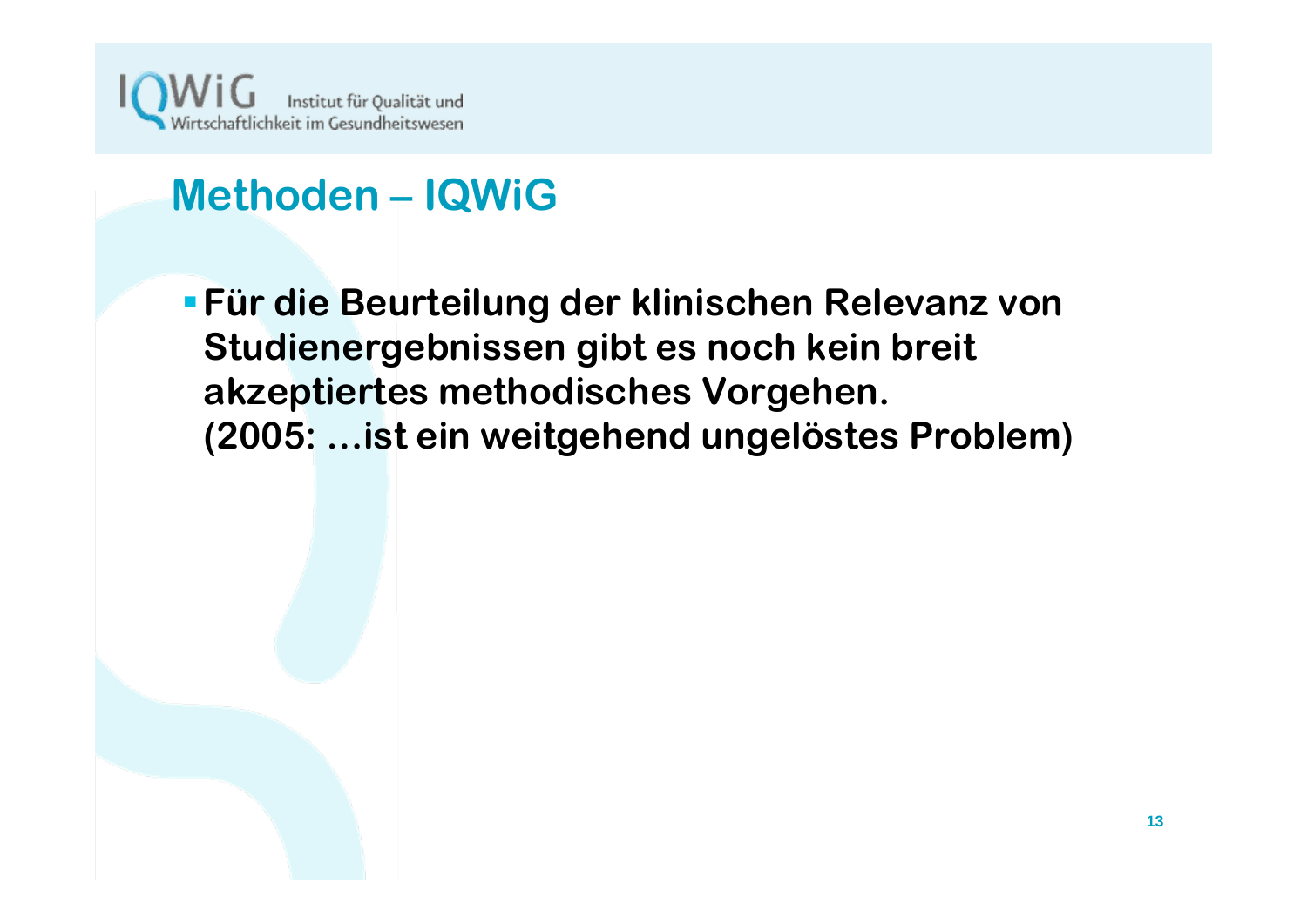

# **Methoden – IQWiG**

- **Erster Ansatz: Bewertung des Effektschätzers und des dazugehörigen Konfidenzintervalls mit Hilfe medizinischer Sachkenntnis.**
- **Formales Relevanzkriterium: Beurteilung der unteren Konfidenzgrenze für den Effektschätzer beziehungsweise die Anwendung eines statistischen Tests mit Verschiebung der Nullhypothese.**
- **Weitere Möglichkeit: Responderdefinition.**
- **Darüber hinaus spielt die individuelle Einschätzung der Betroffenen eine wesentliche Rolle.**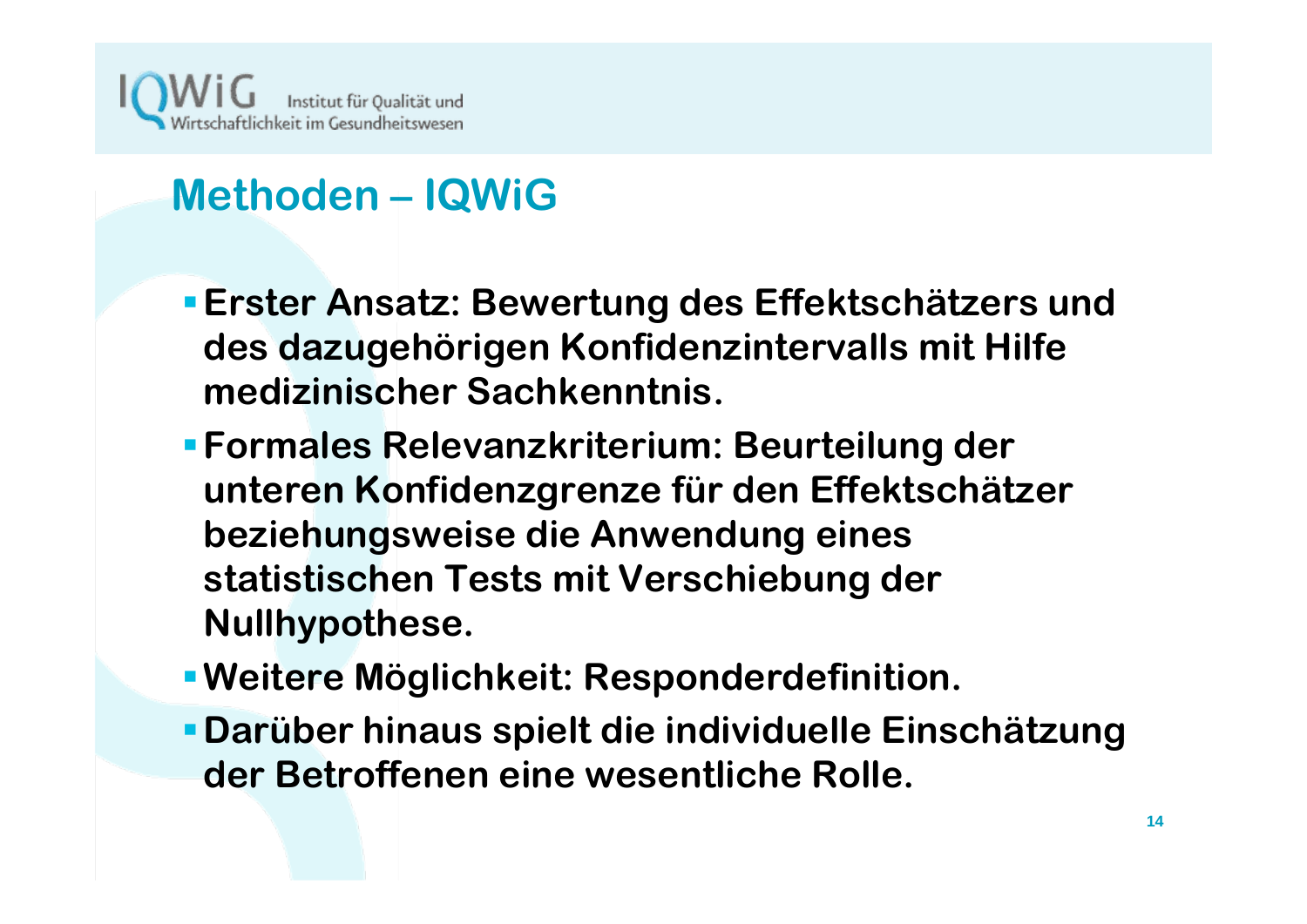

### **Methoden – IQWiG**

**2008: Für die Frage, ob sich aus offenen Studien ein Hinweis für einen Nutzen einer Intervention bezüglich PRO ableiten lässt, ist die Größe des beobachteten Effekts ein wichtiges Entscheidungskriterium.**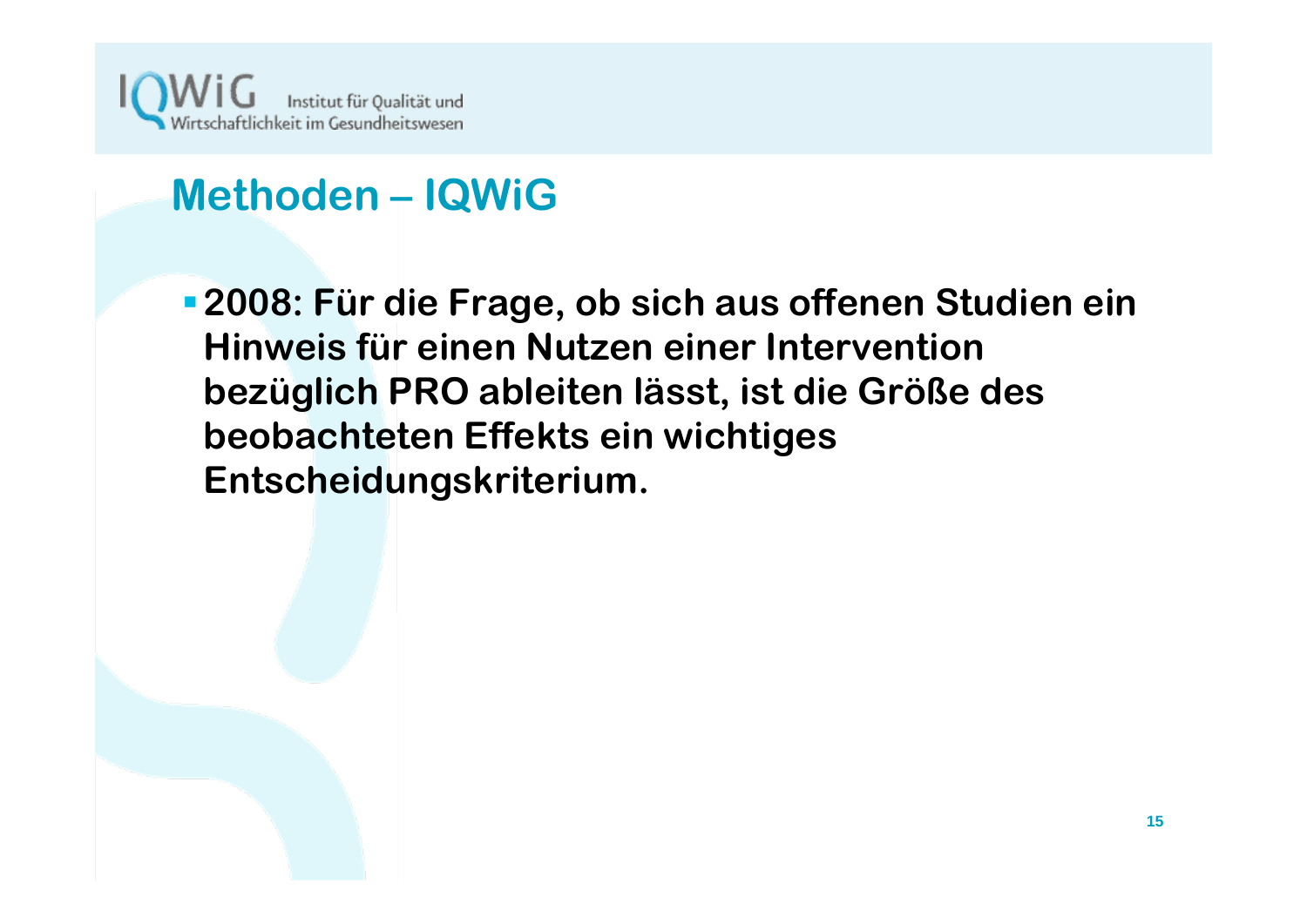

# **Methoden – IQWiG - Zusammenfassung**

- **Verschiedene Möglichkeiten der Relevanzbewertung (auch: verschobene Nullhypothese)**
- **Effektstärke bei PRO / offene Studien wichtiges Entscheidungskriterium**
- **Keine konkrete Handlungsanleitung**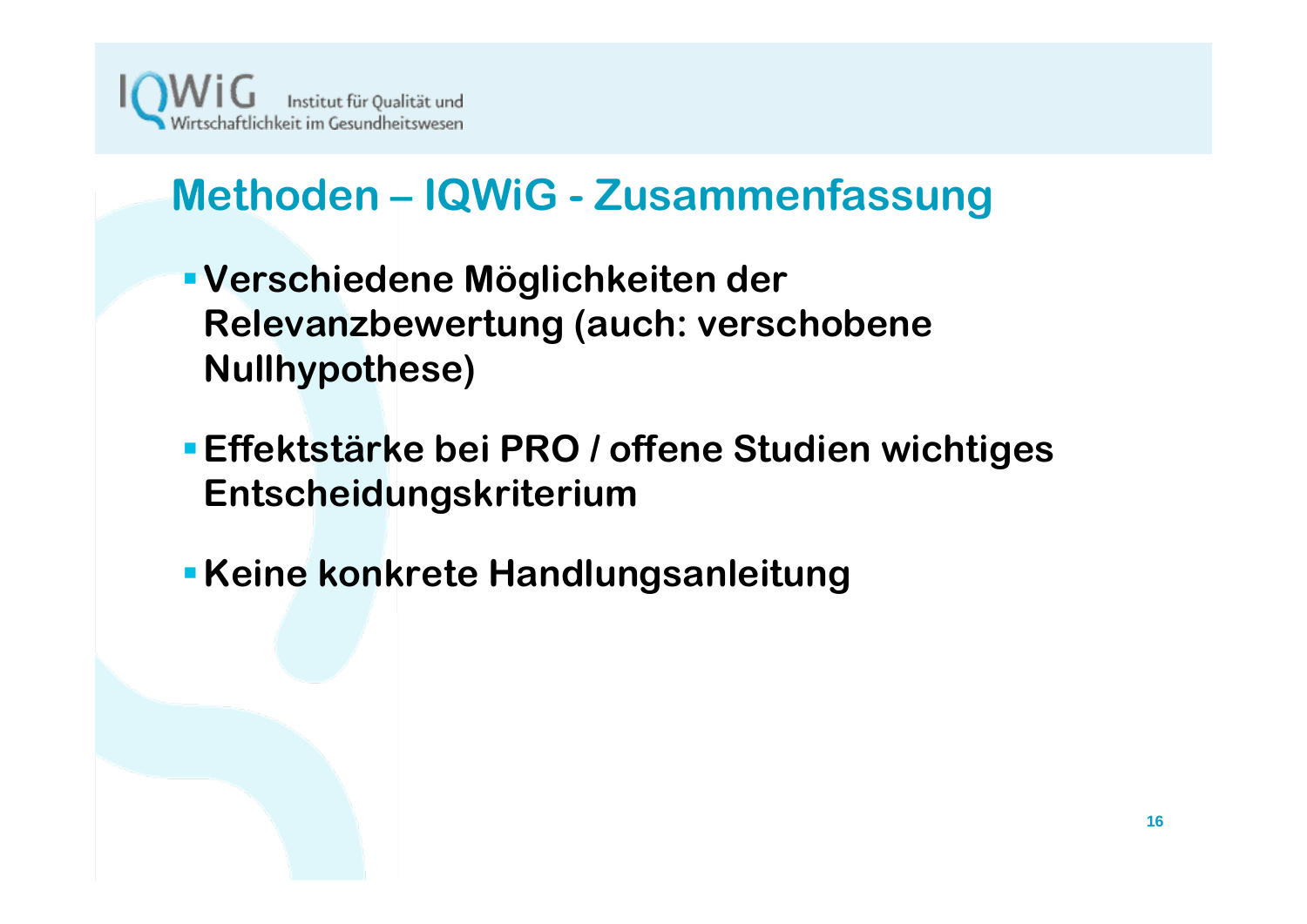

# **Fallbeispiel – Diabetes mellitus**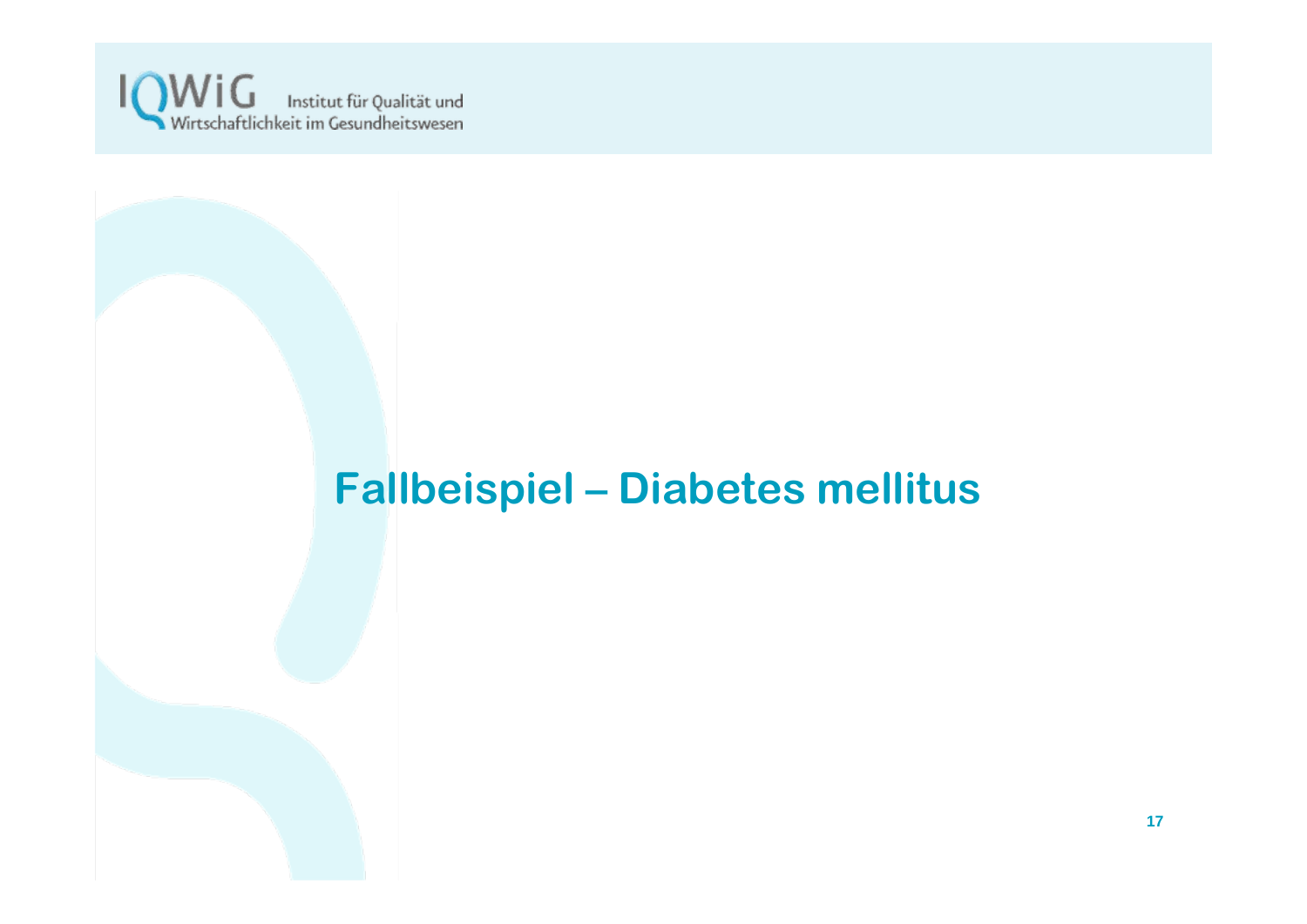

# **Fallbeispiel – Diabetes mellitus**

#### **7 Abschlussberichte**

| <b>Zielgröße</b>      | Krankheitsspezifisch | <b>MID</b> | <b>Generisch</b> | <b>MID</b> |
|-----------------------|----------------------|------------|------------------|------------|
| Lebensqualität        |                      | $0\ (0\%)$ |                  | $2(100\%$  |
| Therapiezufriedenheit |                      | $0.0\%$ )  |                  | $\bullet$  |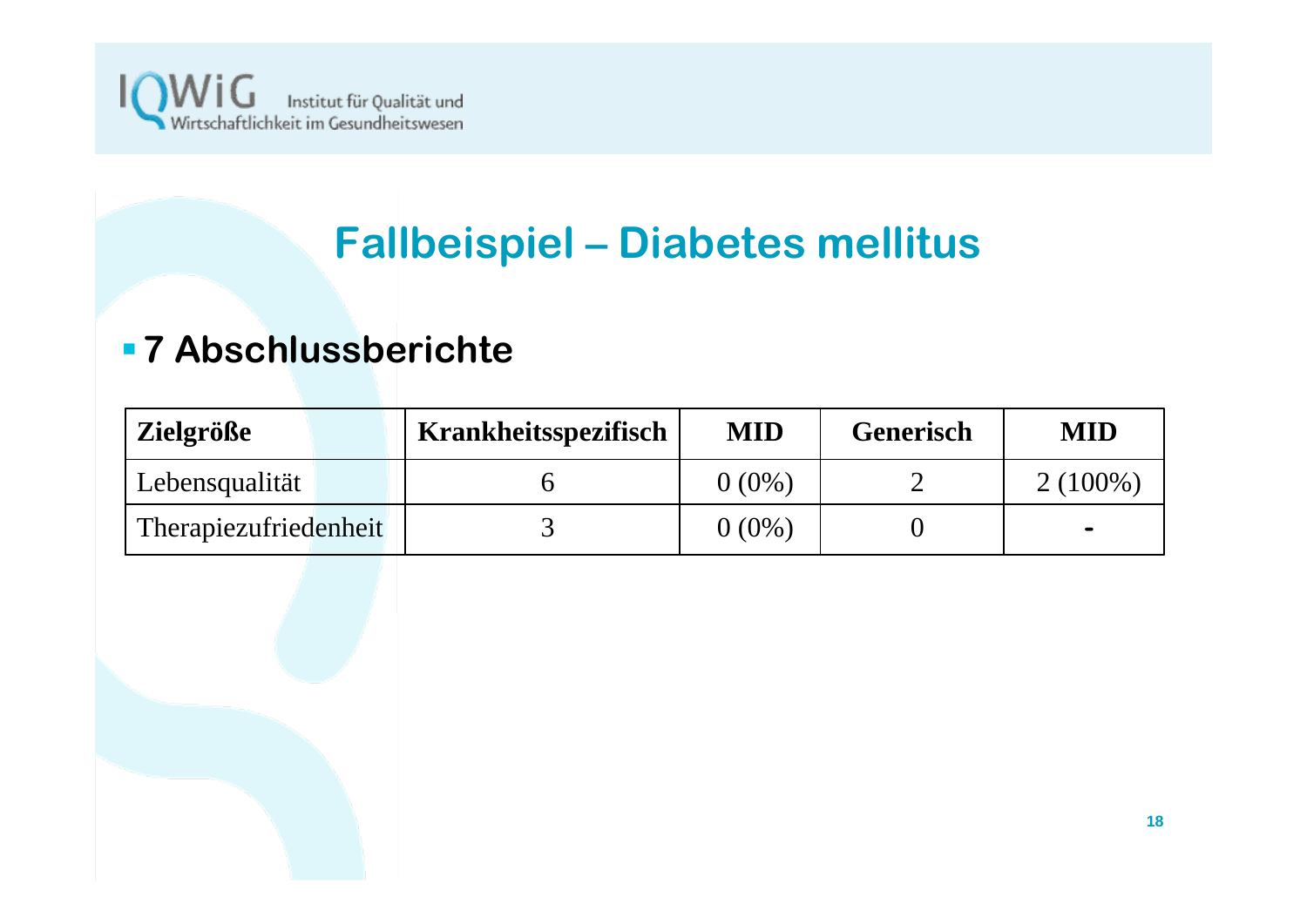

# **Fallbeispiel – Diabetes mellitus**

**Generische Instrumente (MID vorhanden):**

- **Kein statistisch signifikanter Unterschied Mittelwert**
- **Keine Responderanalysen**
- **Krankheitsspezifische Instrumente (keine MID):**

**Nur im Ausnahmefall statistisch signifikanter Unterschied**

**Dann geringe Effektstärke bei offenen Studien**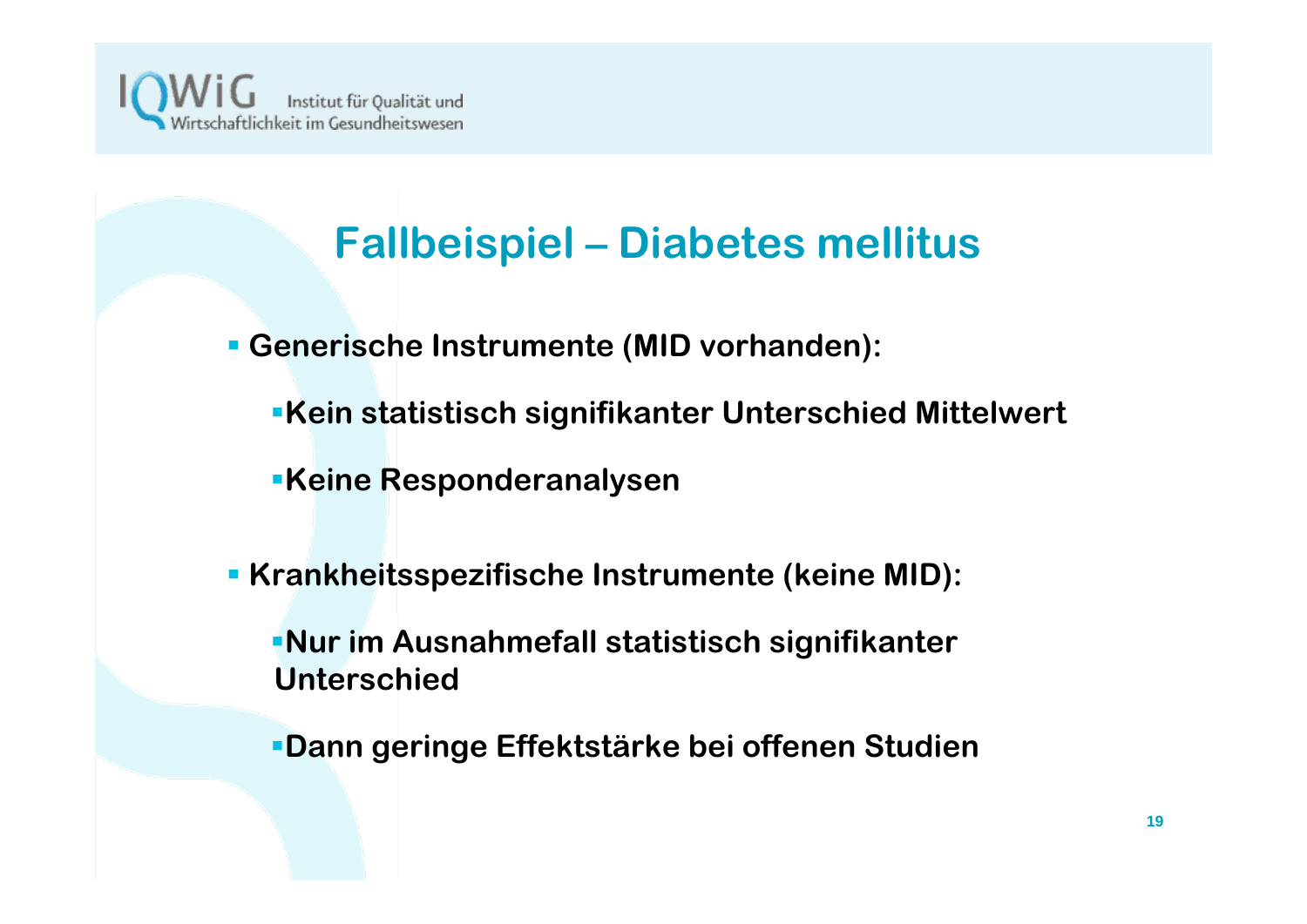

# **Fallbeispiel – Depression**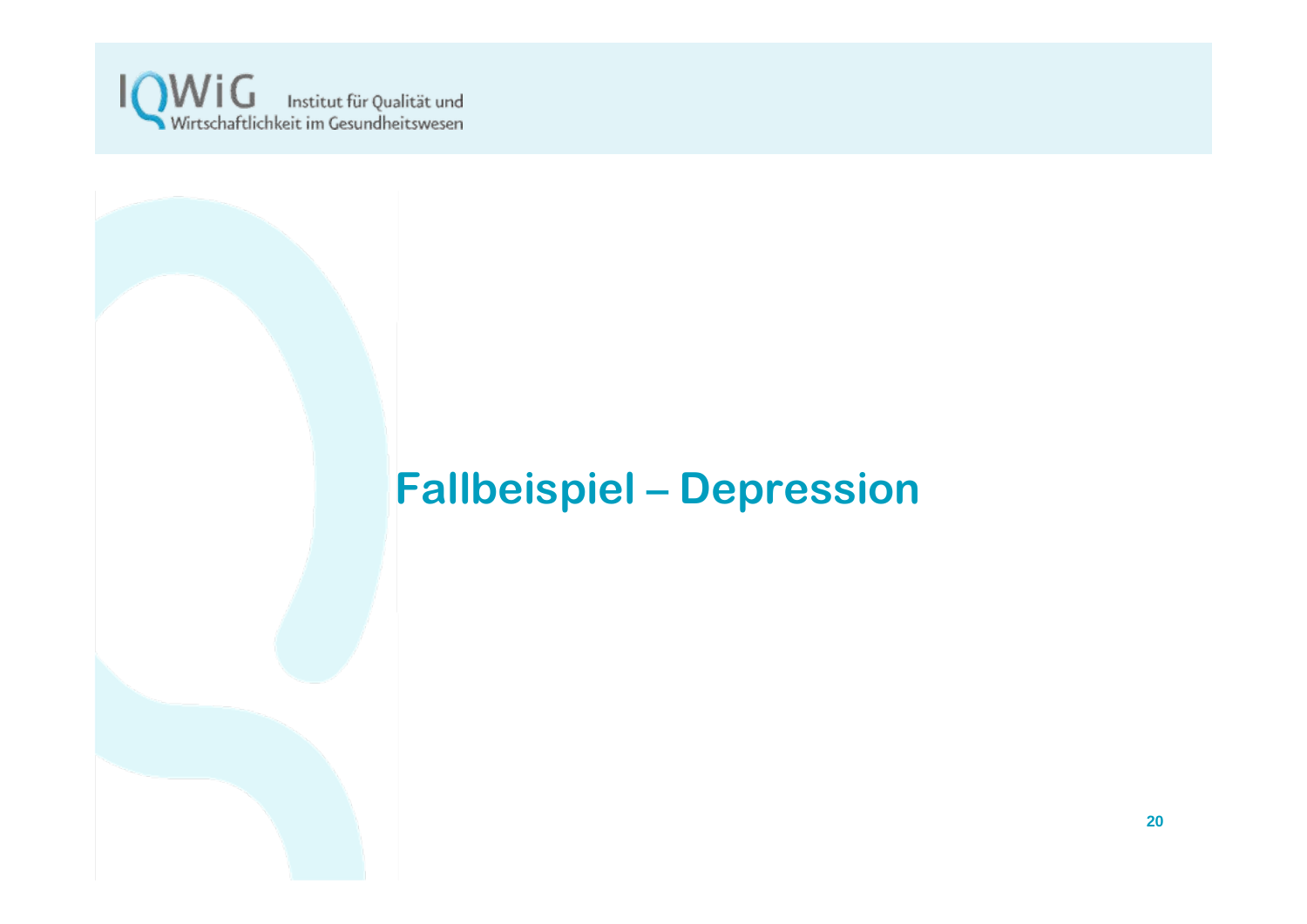

### **Fallbeispiel – Depression**

- **2 Abschlussberichte**
	- **A05-20A: Duloxetin, Venlafaxin (2009)**
	- **A05-20C: Bupropion, Mirtazapin, Reboxetin (2009)**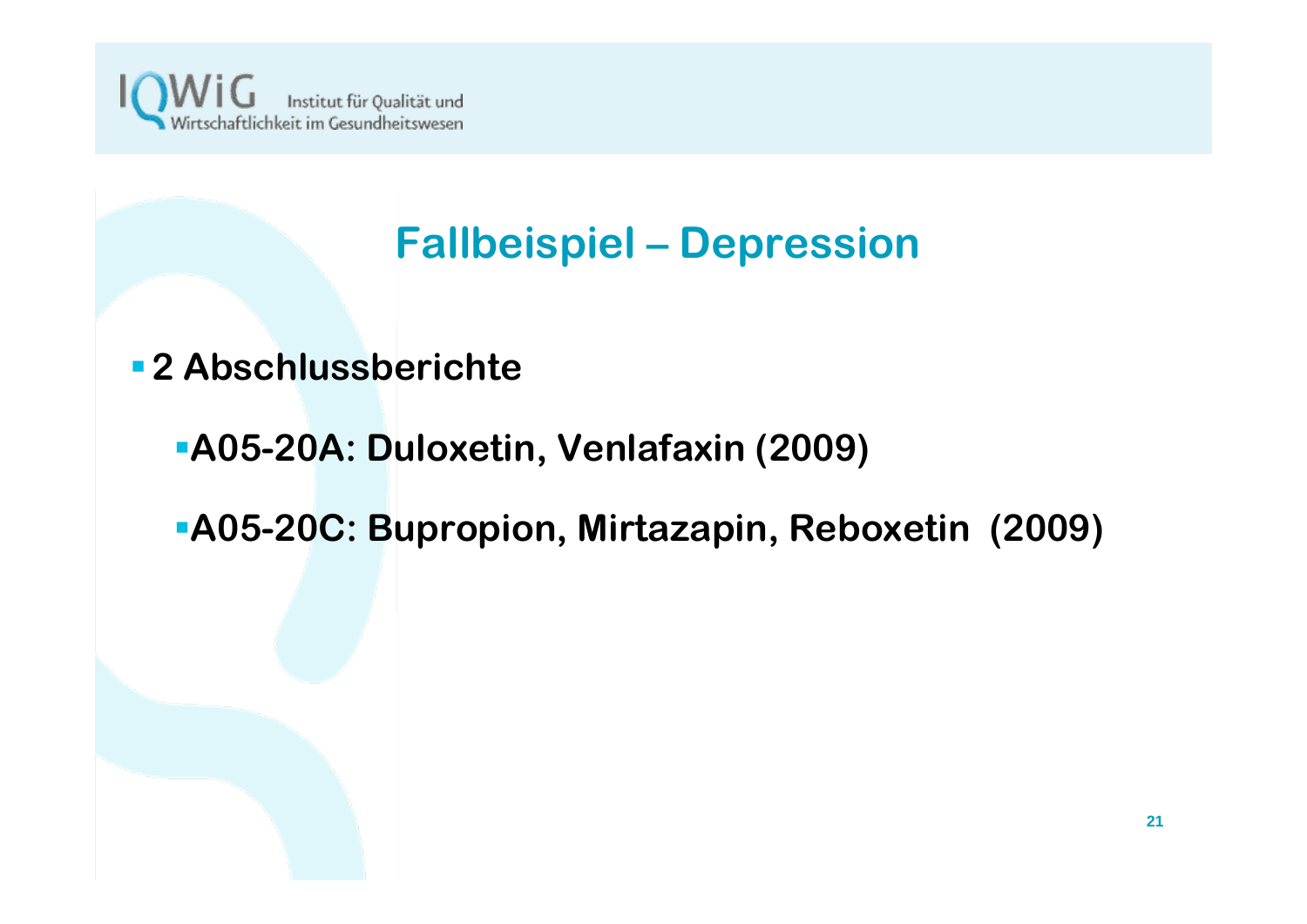

# **NICE – CG23**

- **95%CI > 0,5 SMD → Beleg für Nutzen**
- **95%CI < 0,5 SMD**  $\rightarrow$  Kein Nutzen
- **0,5 SMD in 95%CI**  $\rightarrow$  Hinweis auf Nutzen

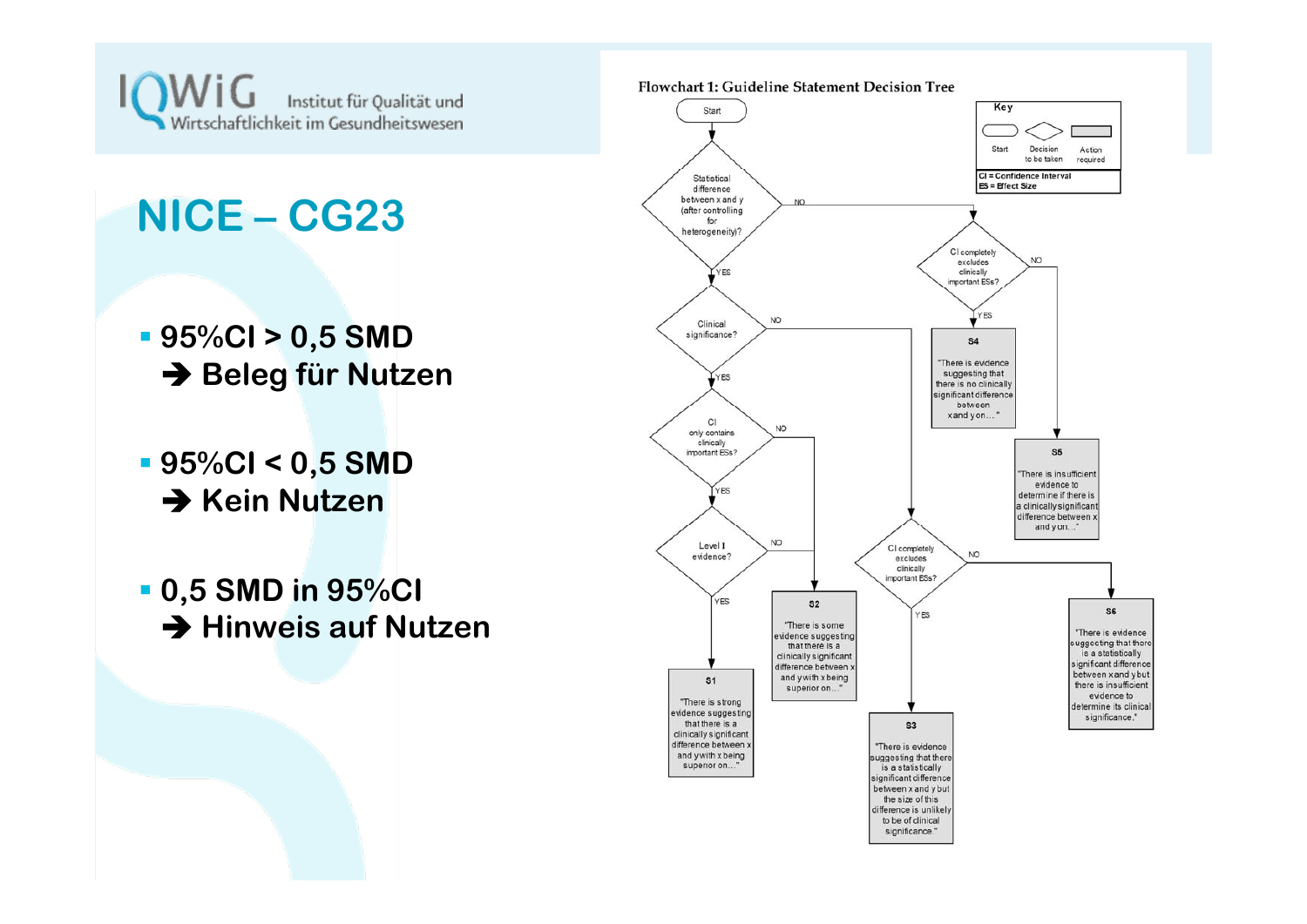

# **A05-20A – Duloxetin (antidepressive Symptomatik) Response:**

Meta-Analyse B1 Response<sup>1</sup> Duloxetin vs. Placebo

| Studie          | Duloxetin<br>n/N  | Placebo<br>n/N | OR (zufällige Effekte)<br>95%-KI                                           | Gewichtung<br>% | OR<br>95%-KI         |
|-----------------|-------------------|----------------|----------------------------------------------------------------------------|-----------------|----------------------|
| Brannan 2005    | 74/132            | 69/136         |                                                                            | 9.69            | [0.77, 2.00]<br>1.24 |
| Brecht 2007     | 86/156            | 56/159         |                                                                            | 10.44           | 2.26<br>[1.44, 3.56] |
| Detke 2002a     | 62/123            | 48/136         |                                                                            | 9.24            | 1.86<br>[1.13, 3.07] |
| Detke 2002b     | 75/121            | 33/115         |                                                                            | 8.16            | [2.35, 6.99]<br>4.05 |
| Detke 2004      | 126/186           | 41/93          |                                                                            | 8.92            | 2.66<br>[1.60, 4.44] |
| Goldstein 2002  | 33/68             | 24/66          |                                                                            | 5.73            | [0.83, 3.29]<br>1.65 |
| Goldstein 2004  | 44/86             | 27/88          |                                                                            | 6.78            | [1.27, 4.40]<br>2.37 |
| HMAQ-B          | 40/81             | 28/72          |                                                                            | 6.40            | 1.53<br>[0.81, 2.92] |
| HMAT-A          | 28/81             | 24/89          |                                                                            | 6.23            | 1.43<br>[0.74, 2.75] |
| Nierenberg 2007 | 134/273           | 51/137         |                                                                            | 11.45           | 1.63<br>[1.07, 2.47] |
| Perahia 2006b   | 129/195           | 51/99          |                                                                            | 9.37            | 1.84<br>[1.12, 3.01] |
| Raskin 2007     | 75/201            | 19/102         |                                                                            | 7.58            | 2.60<br>[1.46, 4.62] |
| Gesamt (95%-KI) | 906/1703 471/1292 |                |                                                                            | 100.00          | 1.99<br>[1.65, 2.39] |
|                 |                   |                | 0.50<br>2.00<br>0.10<br>0.20<br>1.00<br>Placebo besser<br>Duloxetin besser | 5.00 10.00      |                      |

Heterogenität: Q=15.87, df=11 (p=0.146), l<sup>2</sup>=30.7% Gesamteffekt: Z Score=7.24 (p=0.000), tau<sup>2</sup>=0.033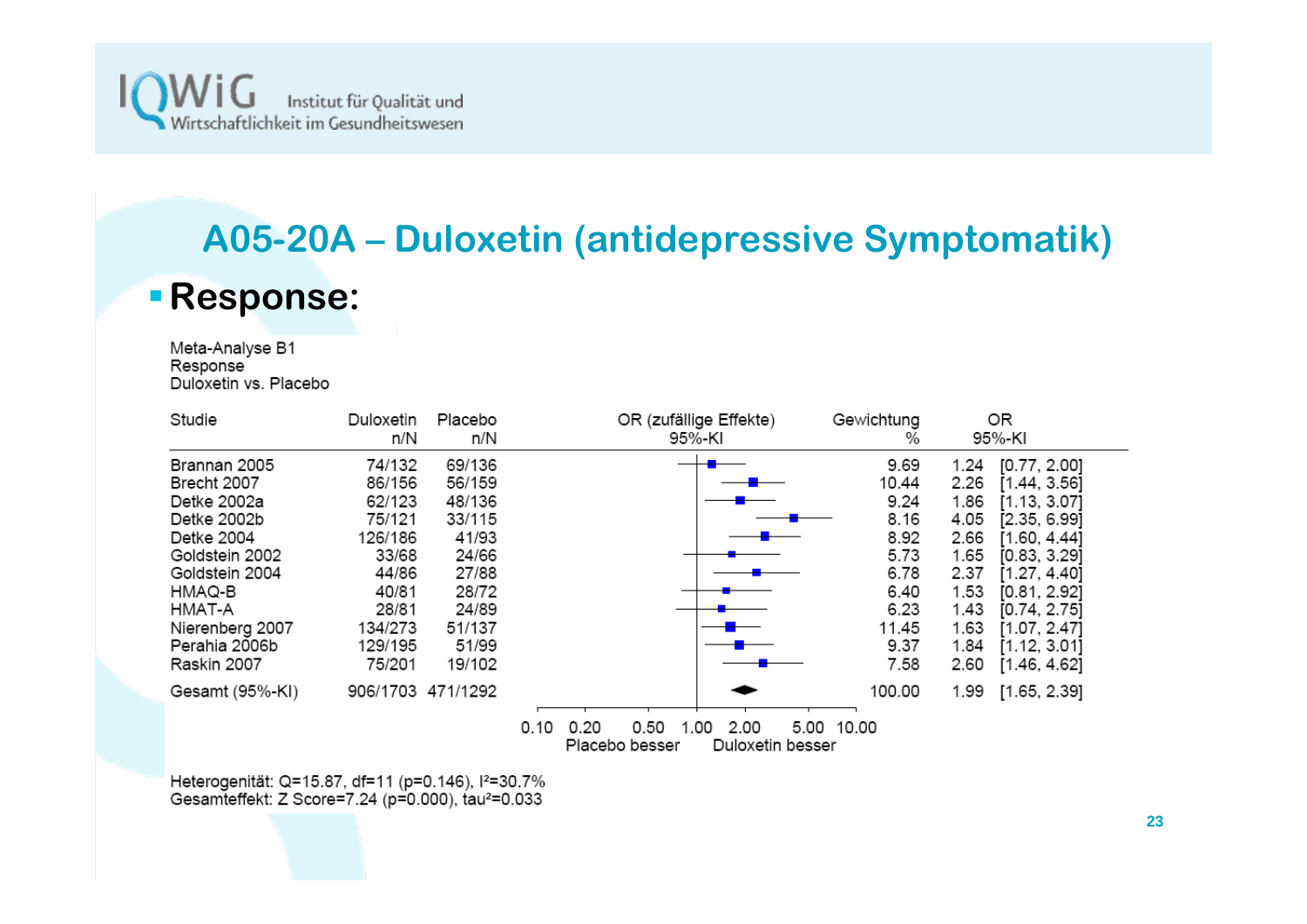

#### **A05-20A – Duloxetin (antidepressive Symptomatik)**

#### **SMD:**

Gesamt-Score, Change from Baseline Duloxetin vs. Placebo

| Studie                                                                                                                                                                             | Duloxetin<br>Mittel<br>n                                                                                                                                                             | SD                                                                                           | Placebo<br>n Mittel                                                                                                                                                                       | SD                                                                                           | 95%-KĪ                                         | Hedges g (zufällige Effekte)Gewichtung<br>%                                                   |                                                                                                                                | Hedges g<br>95%-KI                                                                                                                                                                                                     |
|------------------------------------------------------------------------------------------------------------------------------------------------------------------------------------|--------------------------------------------------------------------------------------------------------------------------------------------------------------------------------------|----------------------------------------------------------------------------------------------|-------------------------------------------------------------------------------------------------------------------------------------------------------------------------------------------|----------------------------------------------------------------------------------------------|------------------------------------------------|-----------------------------------------------------------------------------------------------|--------------------------------------------------------------------------------------------------------------------------------|------------------------------------------------------------------------------------------------------------------------------------------------------------------------------------------------------------------------|
| Brannan 2005<br>Brecht 2007<br>Detke 2002a<br>Detke 2002b<br>Detke 2004<br>Goldstein 2002<br>Goldstein 2004<br>HMAQ-B<br>HMAT-A<br>Nierenberg 2007<br>Perahia 2006b<br>Raskin 2007 | 132 - 10.85<br>156 - 16.69<br>123-10.46<br>121-10.91<br>186 - 11.55<br>-7.87<br>68<br>86<br>$-8.61$<br>$-6.25$<br>81<br>$-6.31$<br>81<br>$-7.61$<br>273<br>195-12.26<br>-6.54<br>201 | 7.93<br>9.74<br>7.87<br>7.70<br>4.73<br>6.98<br>7.51<br>7.12<br>6.30<br>6.94<br>4.94<br>7.04 | 136-10.27<br>159-11.31<br>$-8.29$<br>136<br>115<br>$-6.05$<br>93<br>$-8.78$<br>66<br>$-6.08$<br>88<br>-4.99<br>72<br>$-5.79$<br>$-4.78$<br>89<br>$-5.97$<br>137<br>99-10.80<br>102 - 3.83 | 7.81<br>9.58<br>7.81<br>7.40<br>4.82<br>6.14<br>7.60<br>7.34<br>6.42<br>6.79<br>4.97<br>5.84 |                                                | 9.06<br>9.56<br>8.88<br>8.33<br>8.60<br>6.22<br>7.18<br>6.76<br>7.16<br>10.27<br>8.94<br>9.03 | $-0.07$<br>$-0.56$<br>$-0.28$<br>$-0.64$<br>$-0.58$<br>$-0.27$<br>$-0.48$<br>$-0.06$<br>$-0.24$<br>$-0.24$<br>$-0.29$<br>-0.41 | $[-0.31, 0.17]$<br>-0.78, -0.331<br>-0.52. -0.031<br>(-0.90, -0.38)<br>$-0.83, -0.33]$<br>$-0.61, 0.07$<br>$-0.78, -0.18$ ]<br>$[-0.38, 0.25]$<br>$-0.54, 0.06$<br>-0.44, -0.03]<br>(-0.54, -0.05)<br>$[-0.65, -0.17]$ |
| Gesamt (95%-KI)                                                                                                                                                                    | 1703                                                                                                                                                                                 |                                                                                              | 1292                                                                                                                                                                                      |                                                                                              | 0.00<br>$-0.50$<br>$-1.00$<br>Duloxetin besser | 100.00<br>0.50<br>1.00<br>Placebo besser                                                      |                                                                                                                                | $-0.35$ $[-0.45, -0.24]$                                                                                                                                                                                               |

Heterogenität: Q=22.67, df=11 (p=0.020), l<sup>2</sup>=51.5%<br>Gesamteffekt: Z Score=-6.33 (p=0.000), tau<sup>2</sup>=0.018

**Fazit: Beleg für einen Nutzen**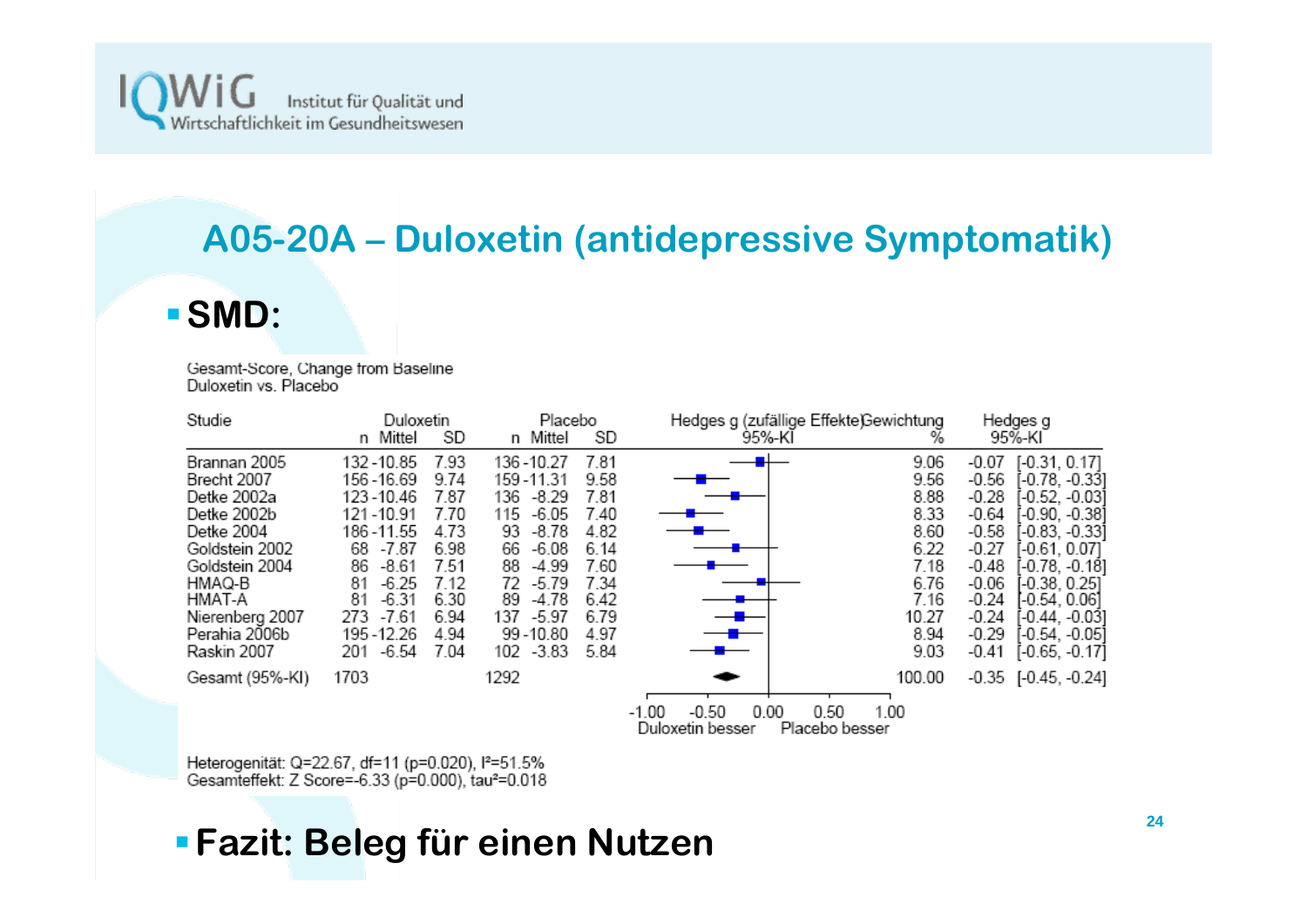

# **A05-20C – Mirtazapin (antidepressive Symptomatik) Response:**

Response Mirtazapin vs. Placebo

| Studie          | Mirtazapin<br>n/N | Placebo<br>n/N | OR (zufällige Effekte)<br>95%-KI                                         | Gewichtung<br>% | ΟR<br>95%-KI          |
|-----------------|-------------------|----------------|--------------------------------------------------------------------------|-----------------|-----------------------|
| 003-002         | 21/44             | 11/44          |                                                                          | 8.82            | 2.74<br>[1.11, 6.76]  |
| 003-003         | 19/45             | 18/45          |                                                                          | 9.73            | 1.10<br>[0.47, 2.54]  |
| 003-008         | 18/58             | 7/29           |                                                                          | 7.44            | [0.51, 3.91]<br>1.41  |
| 003-020         | 17/41             | 5/39           |                                                                          | 6.36            | 4.82<br>[1.56, 14.85] |
| 003-021         | 23/45             | 21/47          |                                                                          | 10.05           | [0.57, 2.94]<br>1.29  |
| 003-022         | 29/49             | 12/50          |                                                                          | 9.38            | 4.59<br>[1.94, 10.89] |
| 003-023         | 20/49             | 14/49          |                                                                          | 9.70            | 1.72<br>[0.74, 4.00]  |
| 003-024         | 25/47             | 14/46          |                                                                          | 9.58            | 2.60<br>[1.11, 6.08]  |
| 003-042         | 85/207            | 19/66          |                                                                          | 14.41           | 1.72<br>[0.95, 3.14]  |
| 003-048         | 87/164            | 30/59          |                                                                          | 14.53           | 1.09<br>[0.60, 1.98]  |
| Gesamt (95%-KI) | 344/749           | 151/474        |                                                                          | 100.00          | 1.87<br>[1.36, 2.58]  |
|                 |                   |                | 0.01<br>0.10 0.33 1.00 3.00 10.00<br>Placebo besser<br>Mirtazapin besser | 100.00          |                       |

Heterogenität: Q=13.91, df=9 (p=0.125), l<sup>2</sup>=35.3%<br>Gesamteffekt: Z Score=3.83 (p=0.000), tau<sup>2</sup>=0.093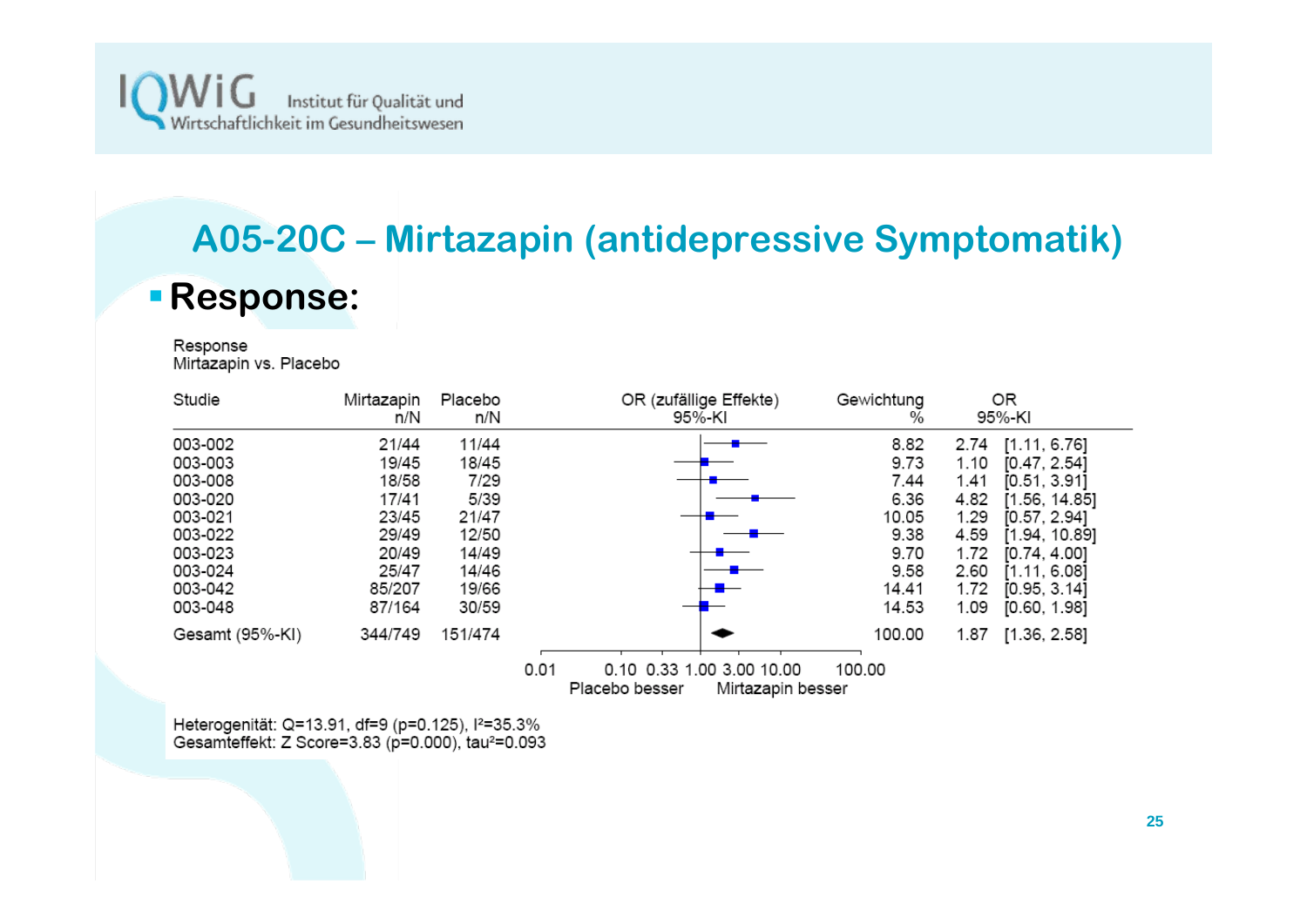

#### **A05-20A – Duloxetin (antidepressive Symptomatik)**

#### **SMD:**

Gesamtscore Mirtazapin vs. Placebo

| Studie  |                   | Mirtazapin |    | Placebo |       |                            | Cohens d     |  | Cohens d                      |  |
|---------|-------------------|------------|----|---------|-------|----------------------------|--------------|--|-------------------------------|--|
|         | n Mittel          | SD         | n. | Mittel  | SD    | 95%-KI                     |              |  | 95%-KI                        |  |
| 003-048 | 164 - 10.70       | 7.26       | 59 | $-9.80$ | 7.08  |                            |              |  | $-0.12$ $[-0.42, 0.17]$       |  |
| 003-002 | 44 - 10.10        | 8.62       | 44 | $-4.60$ | 8.62  |                            |              |  | $-0.64$ [ $-1.07$ , $-0.21$ ] |  |
| 003-003 | $-8.10$<br>45     | 7.38       | 45 | $-9.40$ | 8.05  |                            |              |  | $0.17$ [-0.25, 0.58]          |  |
| 003-008 | $-6.86$<br>58     | 7.20       | 28 | $-8.40$ | 6.88  |                            |              |  | $0.22$ [-0.24, 0.67]          |  |
| 003-020 | $-9.10$<br>41     | 7.04       | 39 | $-4.40$ | 5.62  |                            |              |  | $-0.74$ [ $-1.19$ , $-0.28$ ] |  |
| 003-021 | 45 - 10.50        | 6.04       | 48 | $-8.50$ | 7.62  |                            |              |  | $-0.29$ $[-0.70, 0.12]$       |  |
| 003-022 | 49 - 14.30        | 9.10       | 50 | $-7.60$ | 7.78  |                            |              |  | $-0.79$ [ $-1.20$ , $-0.38$ ] |  |
| 003-023 | $-9.20$<br>49     | 5.60       | 49 | $-6.00$ | 6.30  |                            |              |  | $-0.54$ $[-0.94, -0.13]$      |  |
| 003-024 | 47 -11.00         | 7.70       | 46 | $-6.80$ | 7.70  |                            |              |  | $-0.55$ $[-0.96, -0.13]$      |  |
| 003-042 | 207<br>$-9.77$    | 13.99      | 66 | $-8.00$ | 13.99 |                            |              |  | $-0.13$ $[-0.40, 0.15]$       |  |
| 84023   | 14.10 10.60<br>44 |            | 44 | 17.20   | 9.40  |                            |              |  | $-0.31$ $[-0.73, 0.11]$       |  |
|         |                   |            |    |         |       |                            |              |  |                               |  |
|         |                   |            |    |         |       |                            |              |  |                               |  |
|         |                   |            |    |         |       | $-1.00$<br>0.00<br>$-2.00$ | 1.00<br>2.00 |  |                               |  |

Mirtazapin besser Placebo besser

Heterogenität: Q=26.94, df=10 (p=0.003), l<sup>2</sup>=62.9%

#### **Fazit: Beleg für einen Nutzen bzgl. Response**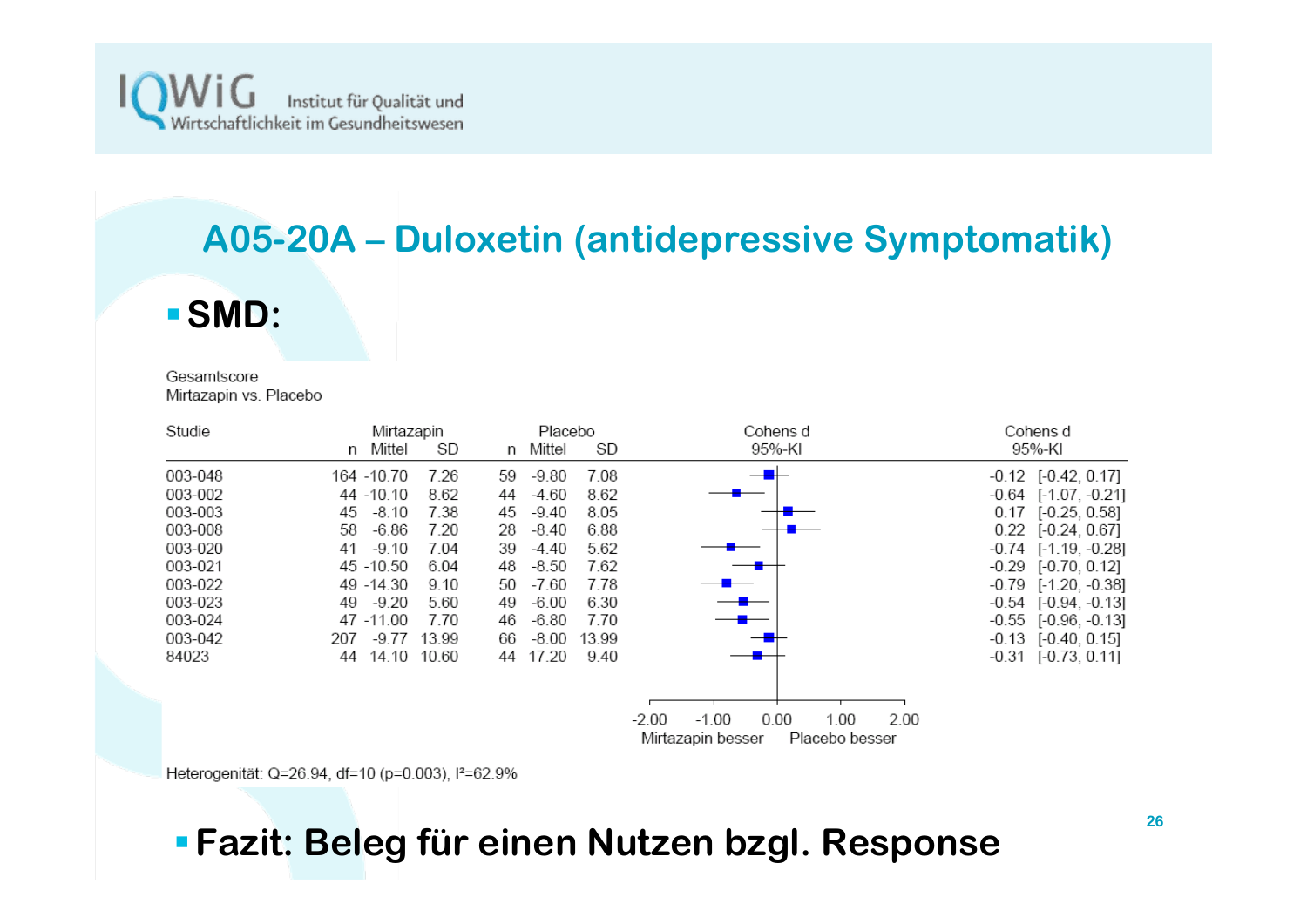

#### **Depression - Zusammenfassung**

- **Bei weitgehend homogenen Analysen Response / SMD kongruent**
- **Nutzenbeleg bei statistisch signifikantem Ergebnis bzgl. Response**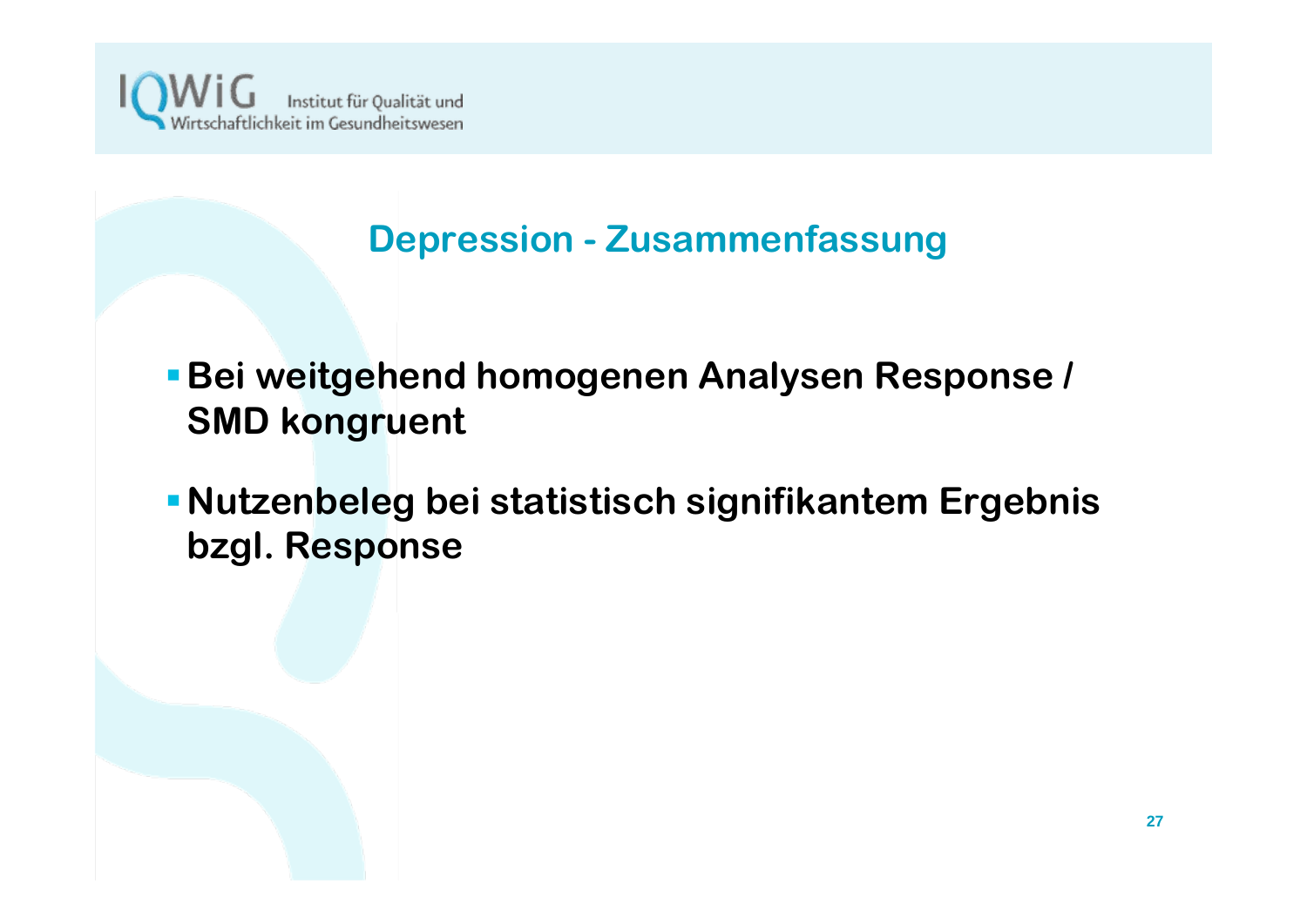

# **Fallbeispiel – Alzheimer Demenz**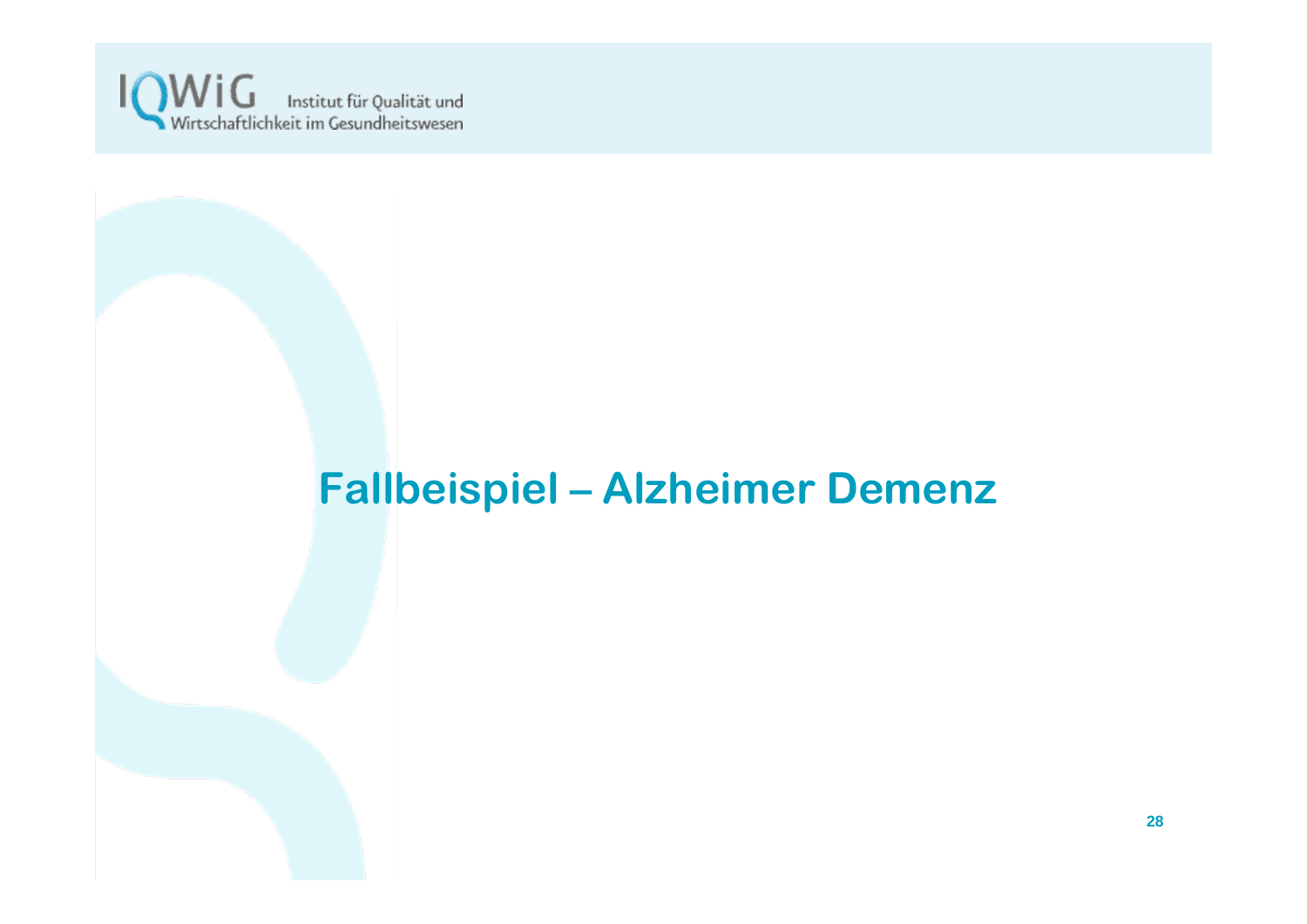

# **Fallbeispiel – Alzheimer Demenz**

- **3 Abschlussberichte**
	- **A05-19A: Cholinesterasehemmer (2007)**
	- **A05-19B: Ginkgo (2008)**
	- **A05-19C: Memantin (2009)**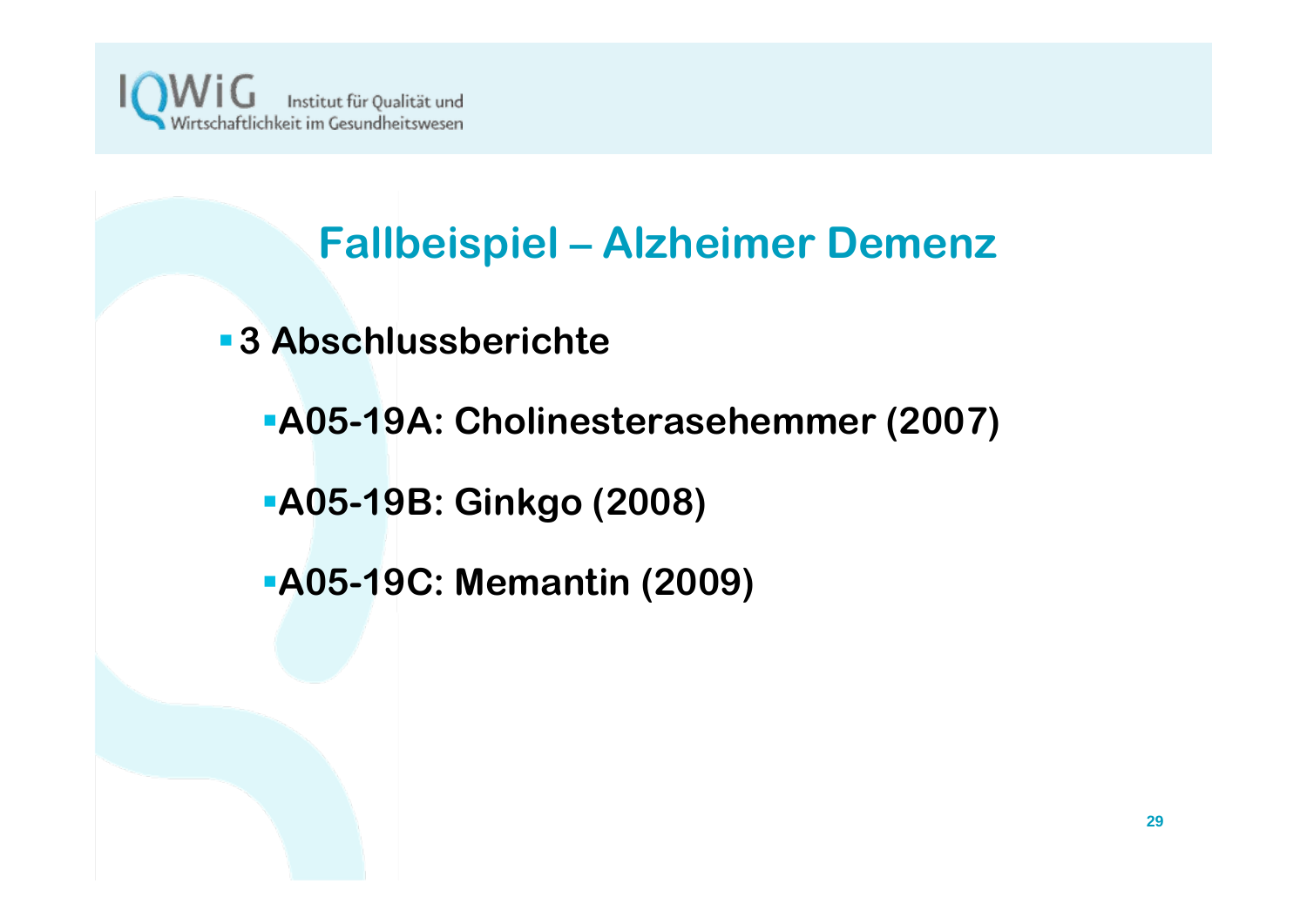

#### **A05-19A - Cholinesterasehemmer**

#### **Beispiel Kognition (Donepezil)**

Donepezil - kognitive Leistungsfähigkeit Endpunkt: ADAS-cog, MMSE, SIB - Differenz zu Baseline Distanzmaß: standardisierte Differenz der Mittelwerte

| Studie            |     | Donepezil |      |     | Placebo |      | Cohens d (feste Effekte)           | Gewichtung | Cohens d                  |
|-------------------|-----|-----------|------|-----|---------|------|------------------------------------|------------|---------------------------|
|                   | n   | Mittel    | SD   | n   | Mittel  | SD   | 95%-KI                             | %          | 95%-KI                    |
| <b>Burns 1999</b> | 273 | $-1.30$   | 5.00 | 274 | 1.80    | 5.00 | $-$                                | 27.87      | $[-0.79, -0.45]$<br>-0.62 |
| Gauthier 2002     | 91  | $-1.50$   | 4.80 | 100 | 0.50    | 4.00 | — <del>-</del>                     | 9.92       | $-0.45$ $[-0.74, -0.17]$  |
| Homma 2000        | 126 | $-2.40$   | 5.10 | 113 | 0.10    | 5.20 | — <del>2</del> —                   | 12.36      | $-0.49$ $[-0.74, -0.23]$  |
| Krishnan 2003     | 34  | 0.10      | 6.00 | 32  | 3.20    | 6.00 |                                    | 3.41       | -0.52<br>$[-1.01, -0.03]$ |
| Rogers 1998       | 150 | $-1.10$   | 6.30 | 153 | 1.80    | 6.10 |                                    | 15.75      | $[-0.70, -0.24]$<br>-0.47 |
| Seltzer 2004      | 91  | $-1.60$   | 3.30 | 55  | 0.70    | 3.20 |                                    | 6.92       | -0.70<br>$[-1.05, -0.36]$ |
| Tariot 2001       | 76  | 0.00      | 4.40 | 79  | 1.00    | 4.40 |                                    | 8.22       | -0.23<br>$[-0.54, 0.09]$  |
| Tune 2003         | 14  | $-3.70$   | 5.00 | 13  | $-1.60$ | 2.10 |                                    | 1.39       | -0.54<br>[-1.31, 0.23]    |
| Winblad 2001      | 135 | 0.60      | 4.10 | 137 | 2.20    | 2.90 |                                    | 14.17      | $-0.45$ $[-0.69, -0.21]$  |
| Gesamt (95%-KI)   | 990 |           |      | 956 |         |      | ٠                                  | 100.00     | [-0.60, -0.42]<br>-0.51   |
|                   |     |           |      |     |         |      | $-1.00$<br>0.00<br>1.00<br>$-2.00$ | 2.00       |                           |

Donepezil besser Placebo besser

Heterogenität: Q=6.43, df=8 (p=0.600), l<sup>2</sup>=0% Gesamteffekt: Z Score=-10.99 (p=0.000)

#### **Fazit: Beleg für Nutzen ("...hat einen Nutzen...")**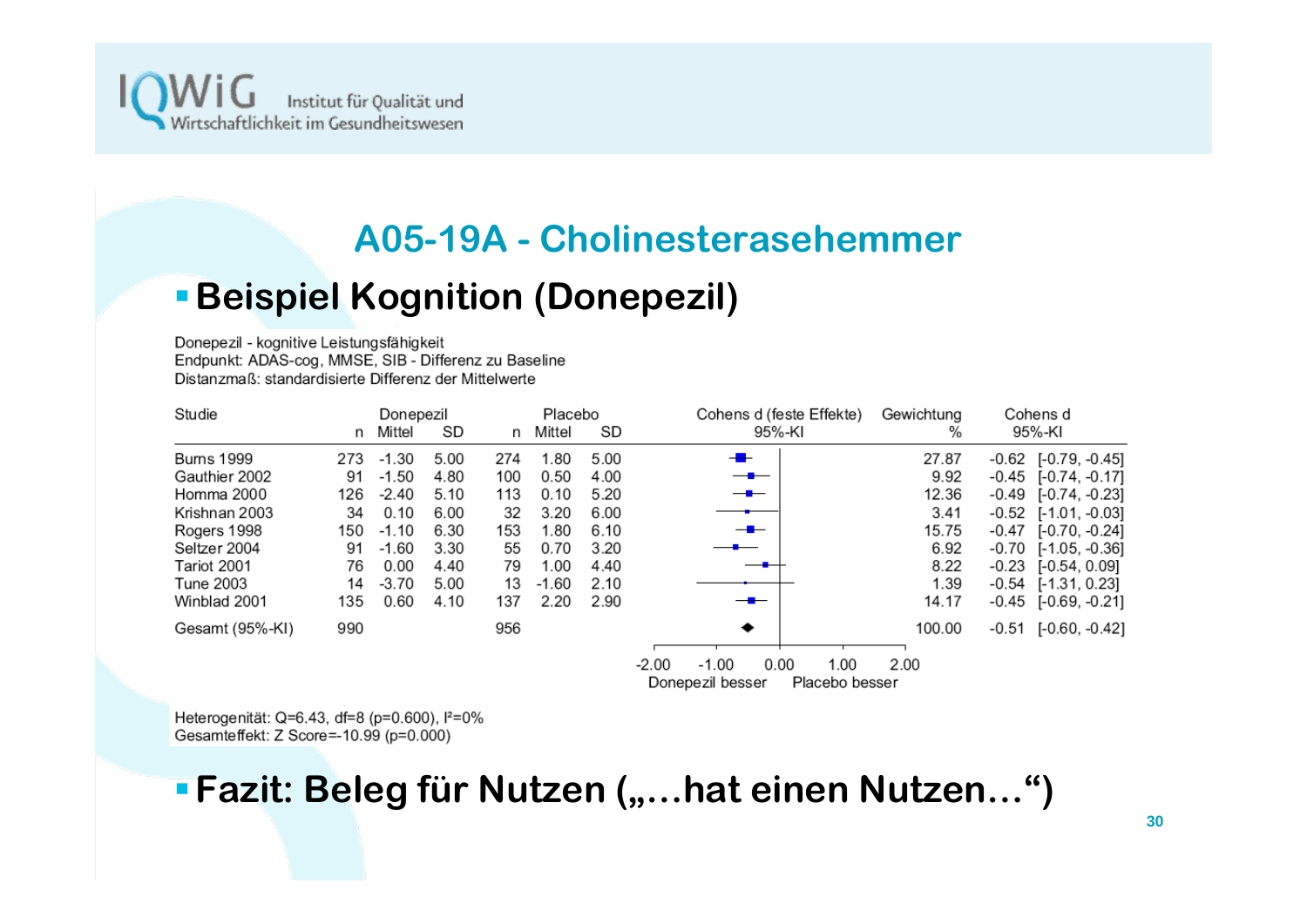

#### **A05-19A - Cholinesterasehemmer**

#### **Beispiel Aktivitäten des tgl. Lebens (Galantamin)**

Galantamin - Aktivitäten des täglichen Lebens Endpunkt: ADCS-ADL, DAD - Differenz zu Baseline Distanzmaß: standardisierte Differenz der Mittelwerte

| Studie                                                                                           | Effekt                                                         | SЕ                                           | Effekt (feste Effekte - inv. Var.)<br>95%-KI                              | Gewichtung<br>%                                   | Effekt<br>95%-KI                                                                                                                                                                |
|--------------------------------------------------------------------------------------------------|----------------------------------------------------------------|----------------------------------------------|---------------------------------------------------------------------------|---------------------------------------------------|---------------------------------------------------------------------------------------------------------------------------------------------------------------------------------|
| Brodaty 2005<br>Erkinjuntti 2002<br>Raskind 2000<br>Rockwood 2006<br>Tariot 2000<br>Wilcock 2000 | $-0.18$<br>$-0.33$<br>$-0.01$<br>$-0.28$<br>$-0.24$<br>$-0.18$ | 0.08<br>0.13<br>0.10<br>0.18<br>0.09<br>0.10 |                                                                           | 27.34<br>10.64<br>17.90<br>4.93<br>21.51<br>17.68 | $[-0.33, -0.02]$<br>$-0.18$<br>$[-0.57, -0.08]$<br>$-0.33$<br>$[-0.20, 0.18]$<br>$-0.01$<br>$-0.28$<br>$[-0.64, 0.08]$<br>[-0.41, -0.07]<br>$-0.24$<br>$[-0.37, 0.01]$<br>-0.18 |
| Gesamt (95%-KI)                                                                                  |                                                                |                                              | $-0.70$<br>$-0.35$<br>0.00<br>0.35<br>Galantamin besser<br>Placebo besser | 100.00<br>0.70                                    | $-0.18$ $[-0.26, -0.10]$                                                                                                                                                        |

Heterogenität: Q=5.03, df=5 (p=0.413), l<sup>2</sup>=0.5% Gesamteffekt: Z Score=-4.46 (p=0.000)

**Fazit: Hinweis auf einen Nutzen (**Î **kein Beleg für einen Nutzen)**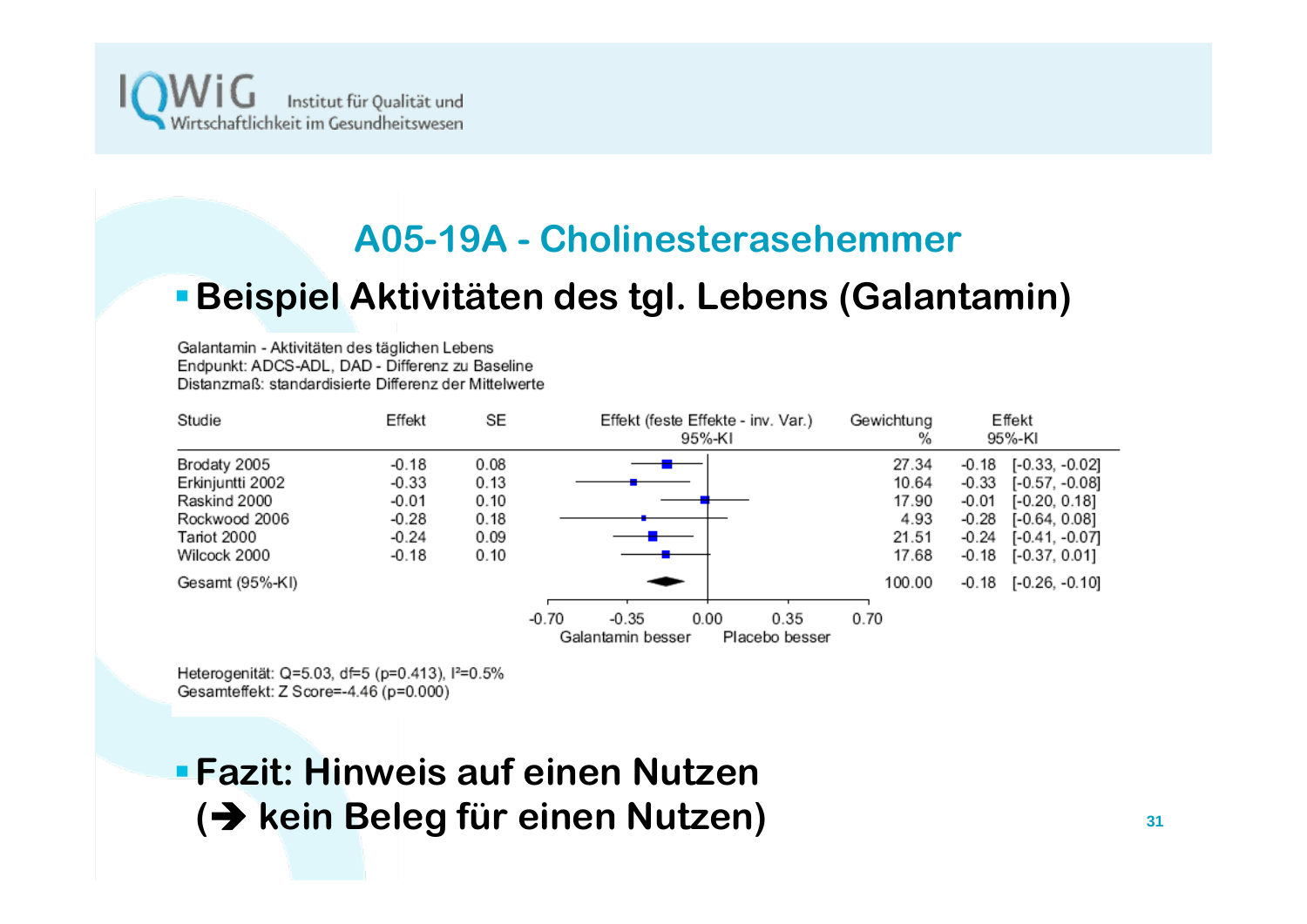

#### **A05-19B - Ginkgo**

#### **Beispiel Aktivitäten des tgl. Lebens**

Ginkgo, Aktivitäten des täglichen Lebens Endpunkt: NAB, GERRI - Gruppenunterschied zu Placebo Distanzmaß: standardisierte Mittelwertdifferenz



Heterogenität: Q=42.37, df=5 (p=0.000), l<sup>2</sup>=88.2%, tau<sup>2</sup>=0.144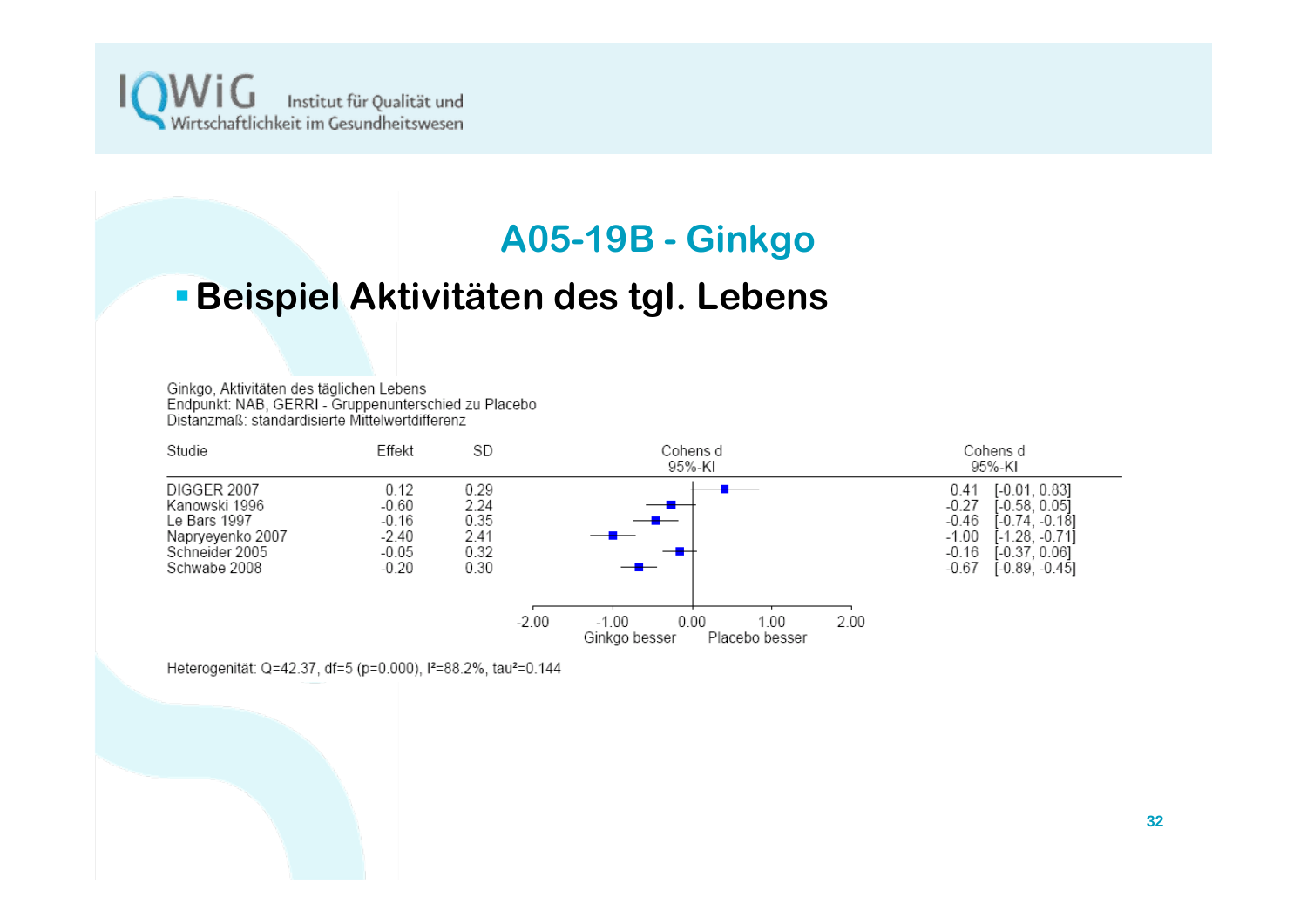

#### **A05-19B - Ginkgo**

#### **Beispiel Aktivitäten des tgl. Lebens (nur hohe Dosis)**

Ginkgo, Aktivitäten des täglichen Lebens, Dosierung 240 mg Endpunkt: NAB, GERRI - Gruppenunterschied zu Placebo Distanzmaß: standardisierte Mittelwertdifferenz



Heterogenität: Q=26.11, df=3 (p=0.000), l<sup>2</sup>=88.5%, tau<sup>2</sup>=0.127

**33mit begleitenden psychopathologischen Symptomen, Fazit: Beleg für einen Nutzen (hohe Dosis, Patienten Übertragbarkeit?)**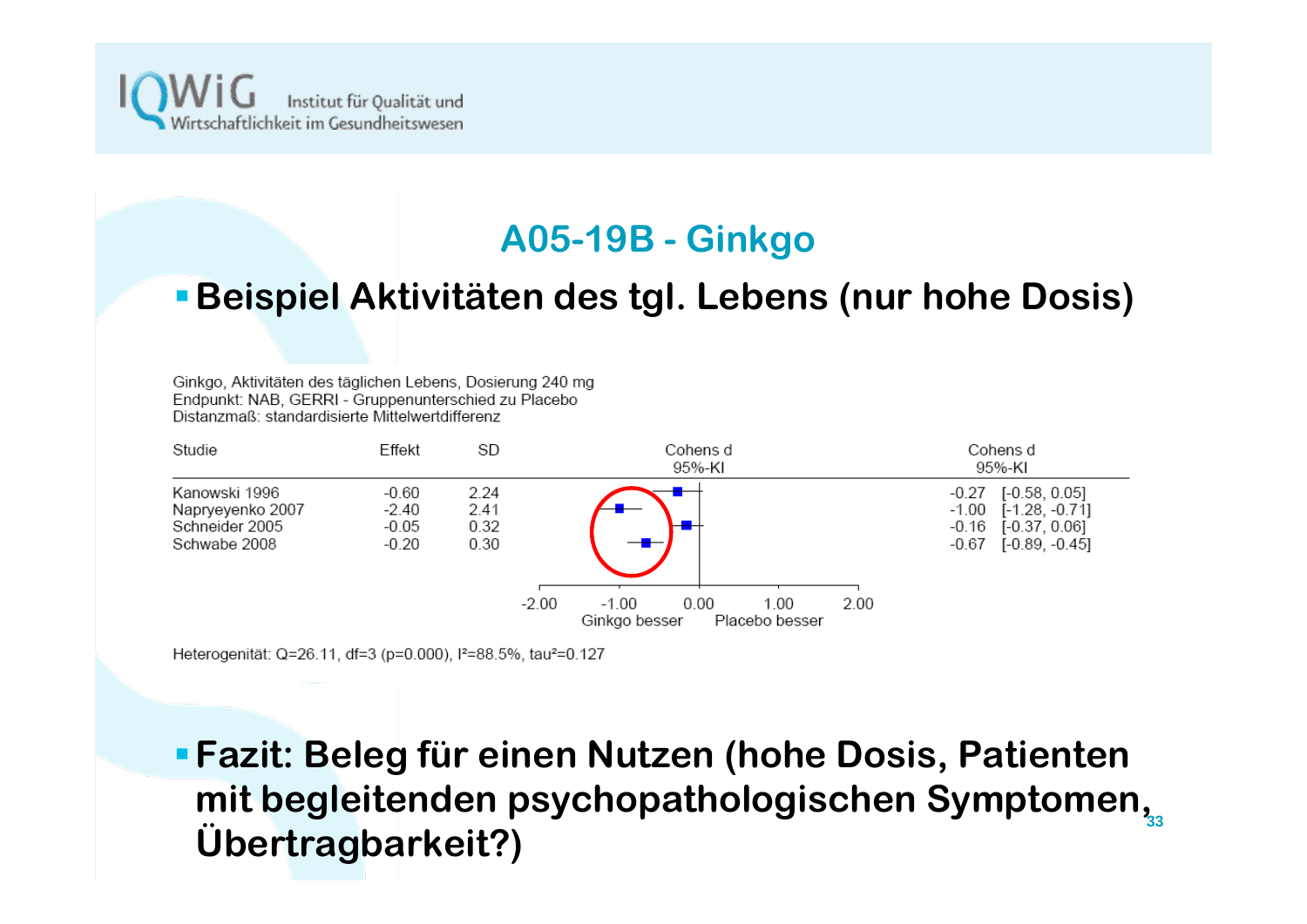

#### **A05-19C – Memantin Beispiel Kognition**

Memantin vs. Placebo Kognitive Leistung: ADAS-Cog, SIB, Modell mit zufälligen Effekten - DerSimonian und Laird

| Subgruppe<br>Studie                                  | Memantin<br>n                                                                                           | Placebo<br>n                   | Mittelwert-<br>differenz                                                                                        | gepoolte<br>SD                          | Cohens d (95%-KI)                                            | Gewichtung                           | Cohens d                                         | 95%-KI                                                                                        |
|------------------------------------------------------|---------------------------------------------------------------------------------------------------------|--------------------------------|-----------------------------------------------------------------------------------------------------------------|-----------------------------------------|--------------------------------------------------------------|--------------------------------------|--------------------------------------------------|-----------------------------------------------------------------------------------------------|
| Monotherapie                                         |                                                                                                         |                                |                                                                                                                 |                                         |                                                              |                                      |                                                  |                                                                                               |
| 10116<br>99679<br>MEM-MD-01<br>MEM-MD-10<br>MRZ-9605 | 124<br>163<br>171<br>126<br>126                                                                         | 125<br>71<br>165<br>140<br>126 | 0.13<br>$-1.11$<br>$-0.60$<br>$-2.42$<br>$-5.91$                                                                | 10.47<br>7.00<br>10.50<br>6.50<br>12.45 |                                                              | 14.1<br>12.4<br>16.4<br>14.5<br>14.0 | 0.01<br>$-0.16$<br>$-0.06$<br>$-0.37$<br>$-0.47$ | $[-0.24, 0.26]$<br>$[-0.44, 0.12]$<br>$[-0.27, 0.16]$<br>$[-0.62, -0.13]$<br>$[-0.73, -0.22]$ |
| Gesamt                                               |                                                                                                         |                                | Heterogenität: Q=11.16, df=4, p=0.025, l <sup>2</sup> =64.2%<br>Gesamteffekt: Z Score=-2.22, p=0.026, Tau=0.167 |                                         |                                                              |                                      | $-0.21$                                          | $[-0.39, -0.02]$                                                                              |
| Add-on Therapie zu CHE-H                             |                                                                                                         |                                |                                                                                                                 |                                         |                                                              |                                      |                                                  |                                                                                               |
| MEM-MD-02<br>MEM-MD-12                               | 104<br>149                                                                                              | 123<br>145                     | $-1.70$<br>$-1.05$                                                                                              | 8.08<br>$6.34 +$                        |                                                              | 13.3<br>15.4                         | $-0.21$<br>$-0.17$                               | $[-0.47, 0.05]$<br>$[-0.39, 0.06]$                                                            |
| Gesamt                                               |                                                                                                         |                                |                                                                                                                 |                                         |                                                              |                                      | $-0.18$                                          | $[-0.36, -0.01]$                                                                              |
|                                                      | Heterogenität: Q=0.06, df=1, p=0.800, l <sup>2</sup> =0%<br>Gesamteffekt: Z Score=-2.10, p=0.035, Tau=0 |                                |                                                                                                                 |                                         |                                                              |                                      |                                                  |                                                                                               |
| Alle                                                 |                                                                                                         |                                |                                                                                                                 |                                         |                                                              |                                      |                                                  |                                                                                               |
| Gesamt                                               |                                                                                                         |                                |                                                                                                                 |                                         |                                                              | 100.0                                | $-0.20$                                          | $[-0.33, -0.07]$                                                                              |
|                                                      |                                                                                                         |                                | Heterogenität: Q=11.25, df=6, p=0.081, l <sup>2</sup> =46.7%<br>Gesamteffekt: Z Score=-3.10, p=0.002, Tau=0.117 |                                         |                                                              |                                      |                                                  |                                                                                               |
|                                                      |                                                                                                         |                                |                                                                                                                 | $-0.80$                                 | $-0.40$<br>0.00<br>0.40<br>Memantin besser<br>Placebo besser | 0.80                                 |                                                  |                                                                                               |

**Fazit: Kein Beleg für einen Nutzen**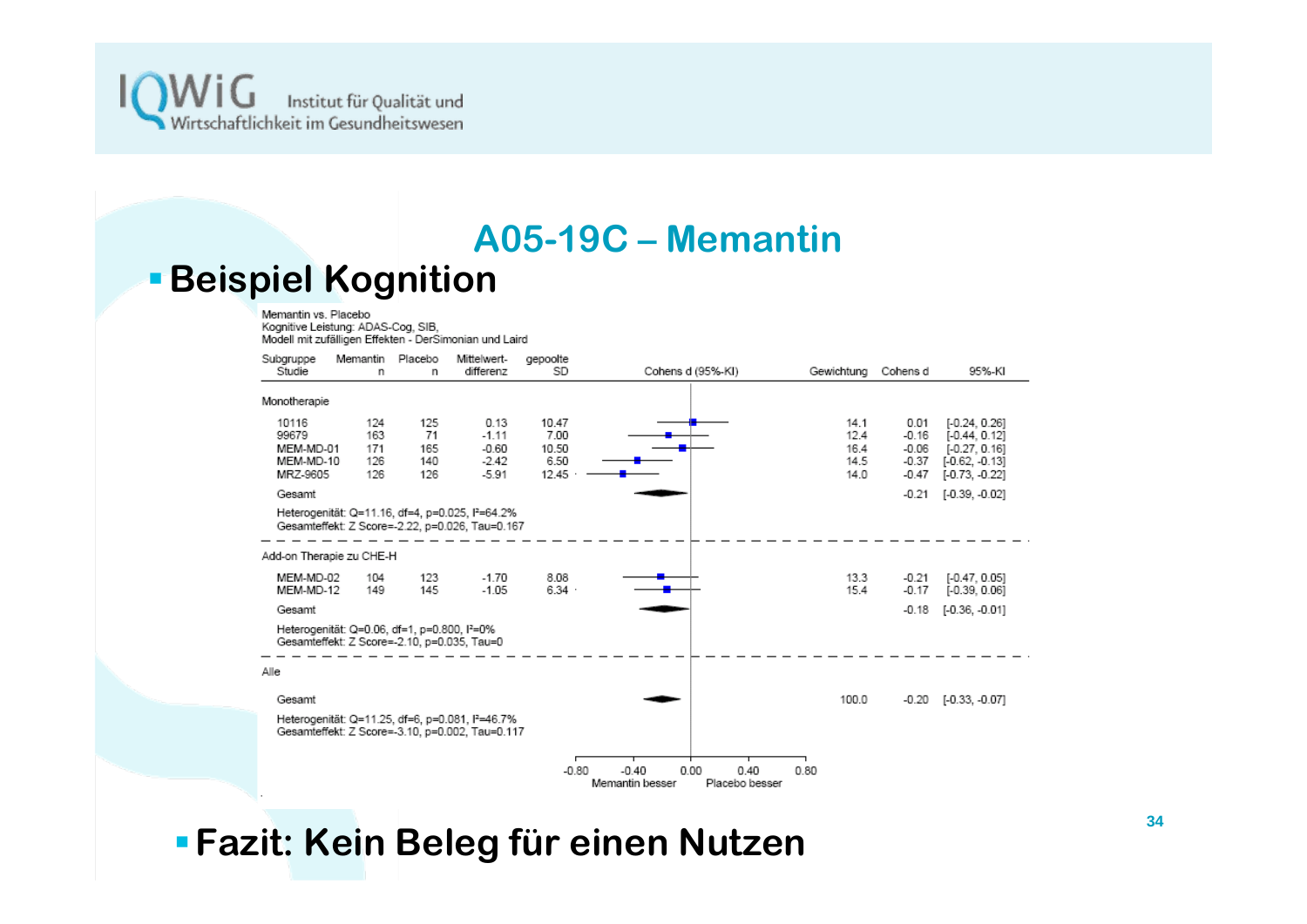

#### **A05-19C – Memantin**

#### **EPAR 2005:**

- **The MAH provided additional data (a meta-analyses and a responders analysis)…**
- **The meta-analyses on the efficacy endpoints showed statistically significant and clinically relevant effects of memantine compared to placebo on the cognitive (p<0.001) ... domains with effect sizes in the same range as AChEIs.**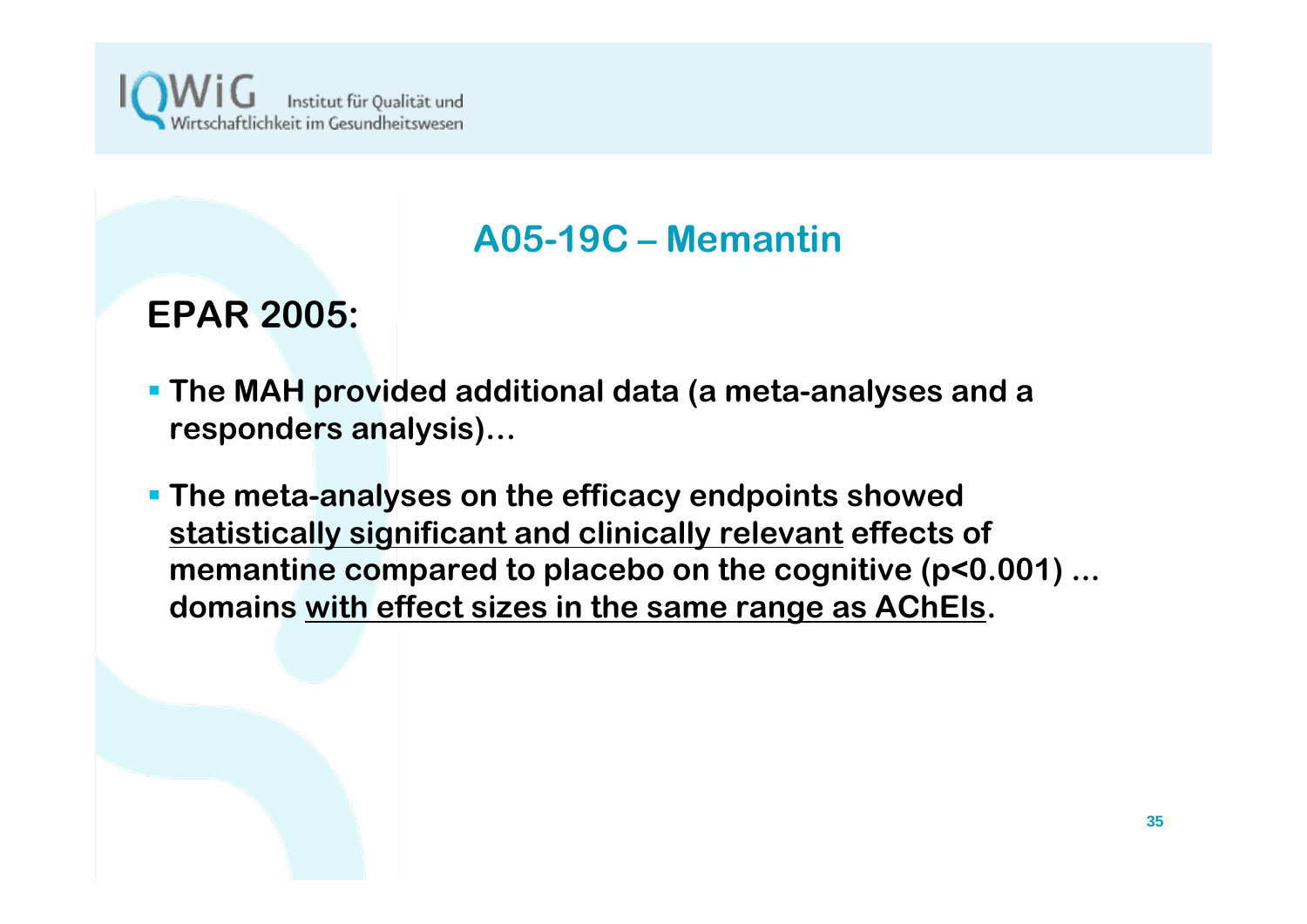

#### **A05-19C – Memantin**

#### **Effekt Kognition Memantin / Donepezil (vs. Placebo):**

**Memantin: 0.20 [0.07; 0.33]**

**Donepezil: 0.51 [0.42; 0.60]**

Î **"effect size in the same range"?**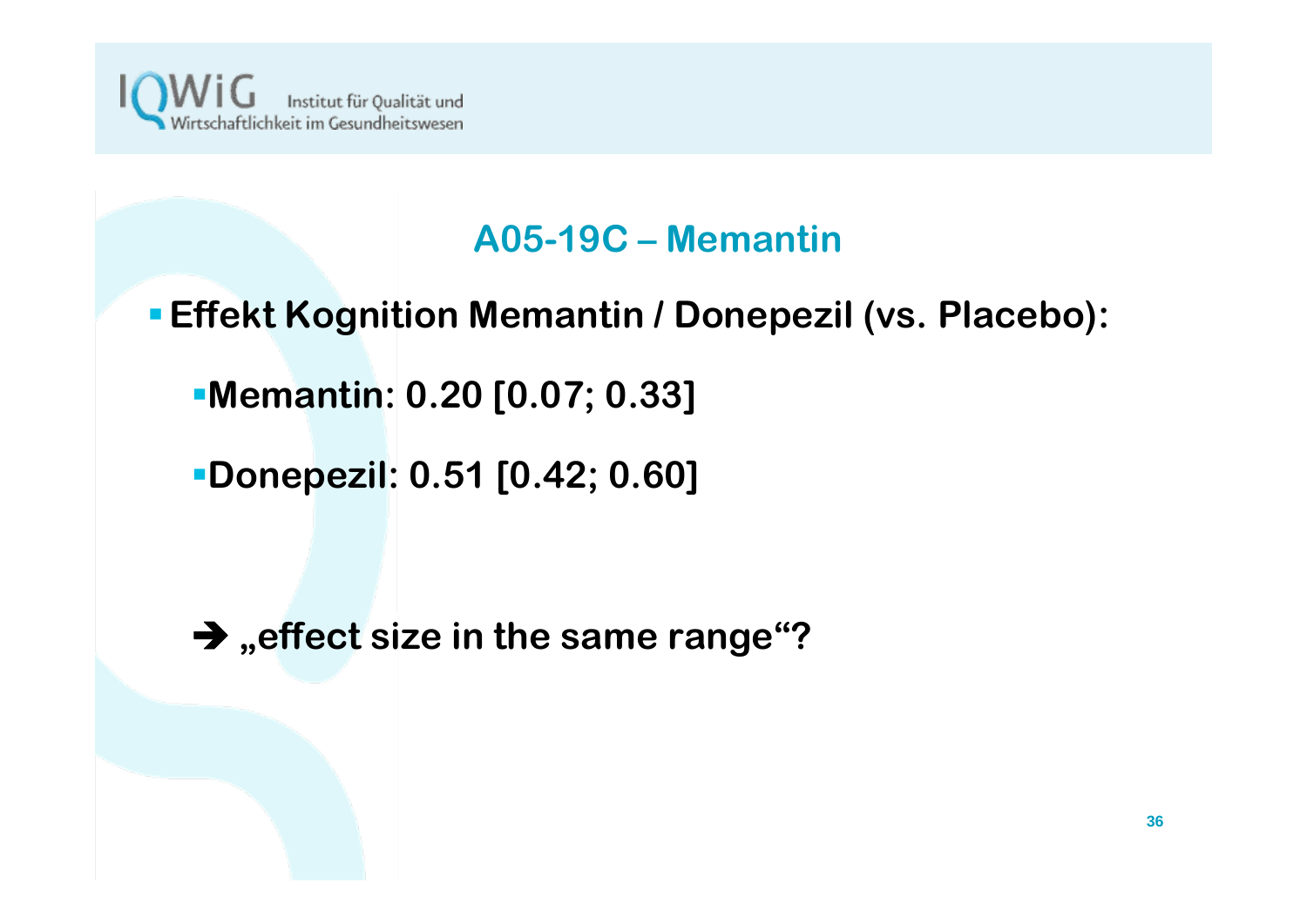

#### **A05-19C – Memantin**

#### **EPAR 2005:**

 **The triple responder analyses were performed based on definitions that identified patients whose condition concurrently worsened in all three domains during the 6-month treatment: Marked Clinical Worsening – a decline of ≥4 points on the ADAScog or <sup>≥</sup>5 points on the SIB and a decline on the CIBIC-plus and a decline on the ADL.**

 **MID für ADL? Ist jegliche Änderung auf der ADL-Skala relevant?**  (Standardabweichung ADL<sub>23</sub> im Median ca. 10 Punkte)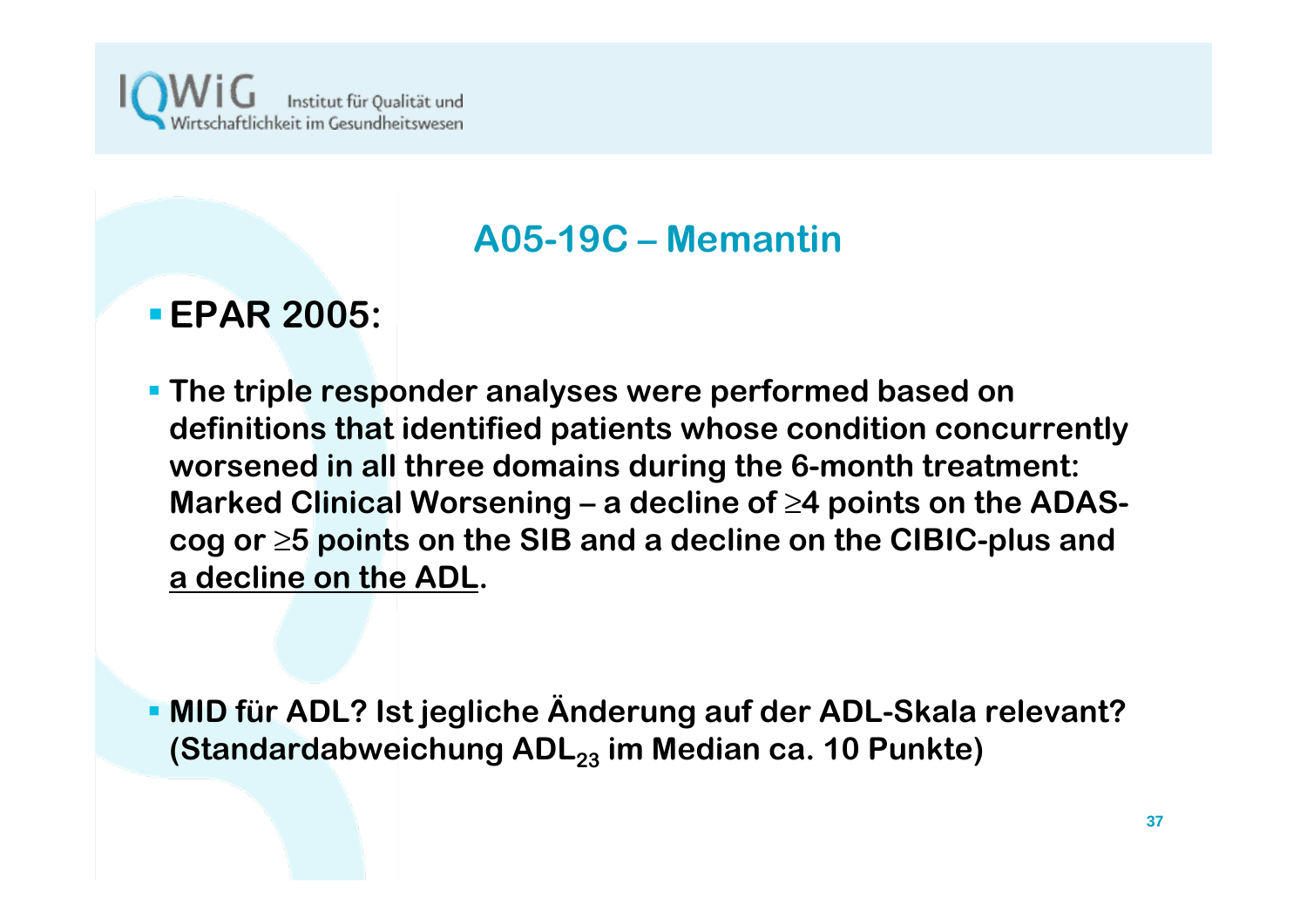### Systematic Review of Measures of Clinical Significance Employed in Randomized Controlled Trials of Drugs for Dementia

Frank J. Molnar, MSc, MDCM,\*<sup>††</sup> Malcolm Man-Son-Hing, MSc, MD,\*<sup>††</sup> and Dean Fergusson, PhD<sup>\*\$//</sup>

**Despite being central to the interpretation of trial results …, patientand caregiver-centered measures of clinical significance have not been adequately studied and integrated into dementia drug RCTs.**

**The most commonly cited measures of clinical significance were a 4-point change in the Alzheimer's Disease Assessment Scale - Cognitive Subscale (ADAS-Cog)…**

**38**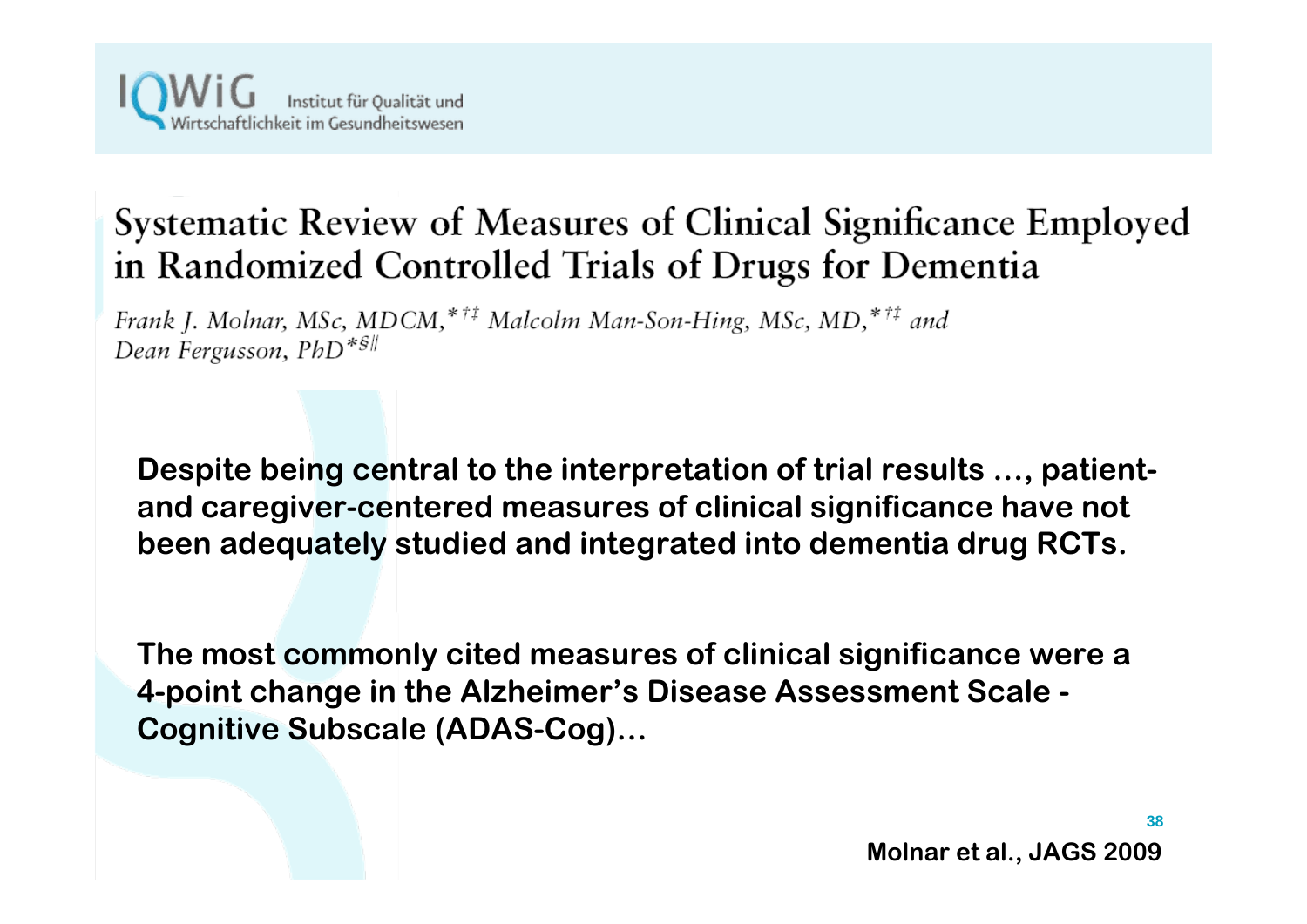

### Systematic Review of Measures of Clinical Significance Employed in Randomized Controlled Trials of Drugs for Dementia

Frank J. Molnar, MSc, MDCM,\*<sup>††</sup> Malcolm Man-Son-Hing, MSc, MD,\*<sup>††</sup> and Dean Fergusson, PhD<sup>\*\$//</sup>



**Molnar et al., JAGS 2009**

**39**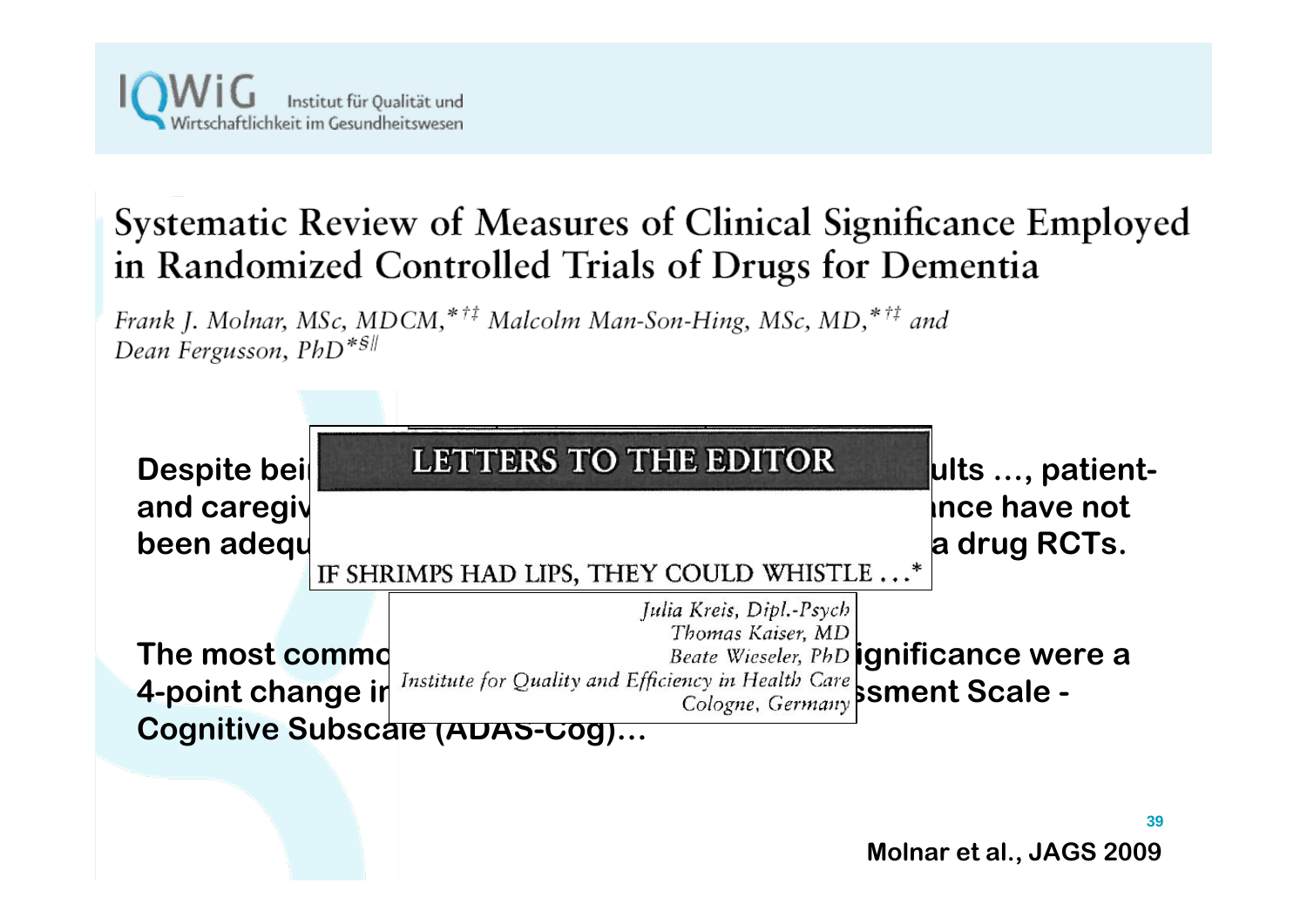

#### **Alzheimer Demenz - Zusammenfassung**

- **Bezüglich Nutzenbeleg konsistente Schlussfolgerungen, obwohl die Effektstärke zunächst nur implizit herangezogen wurde**
- **Vorliegende Responderanalysen unzureichend**
- **Allgemein Forschungsbedarf hinsichtlich Relevanzkriterien**